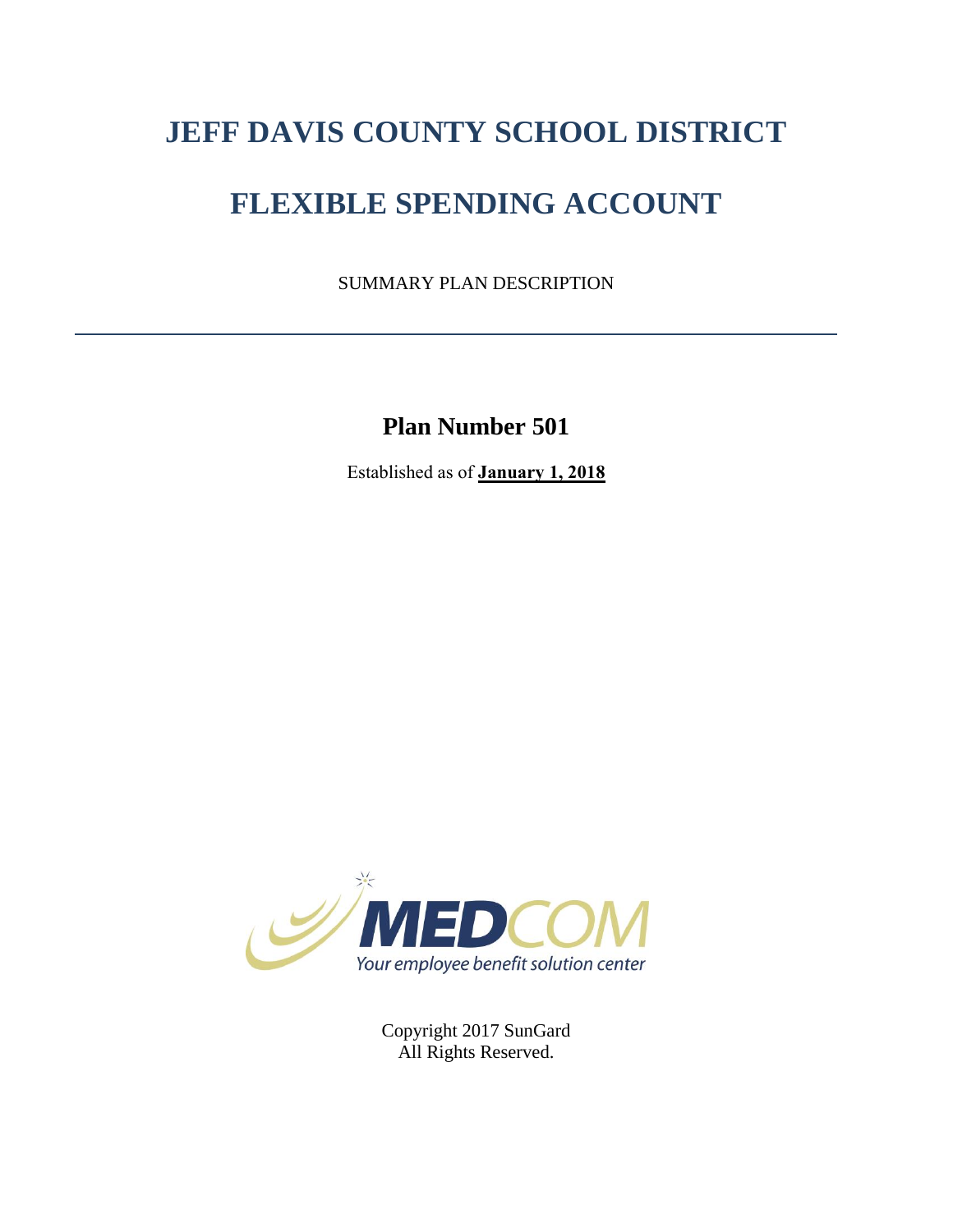# **TABLE OF CONTENTS**

# **I ELIGIBILITY**

| 1.1 |  |
|-----|--|
|     |  |
|     |  |
|     |  |

# **II OPERATION**

| . . | How does this Plan operate? |  |
|-----|-----------------------------|--|
|     |                             |  |

# **III CONTRIBUTIONS**

| 1. |  |
|----|--|
|    |  |
| 3. |  |
|    |  |
| 5. |  |
|    |  |

# **IV BENEFITS**

# **V BENEFIT PAYMENTS**

| 1. |  |
|----|--|
| 2. |  |
| 3. |  |
| 4. |  |
| 5. |  |
| 6. |  |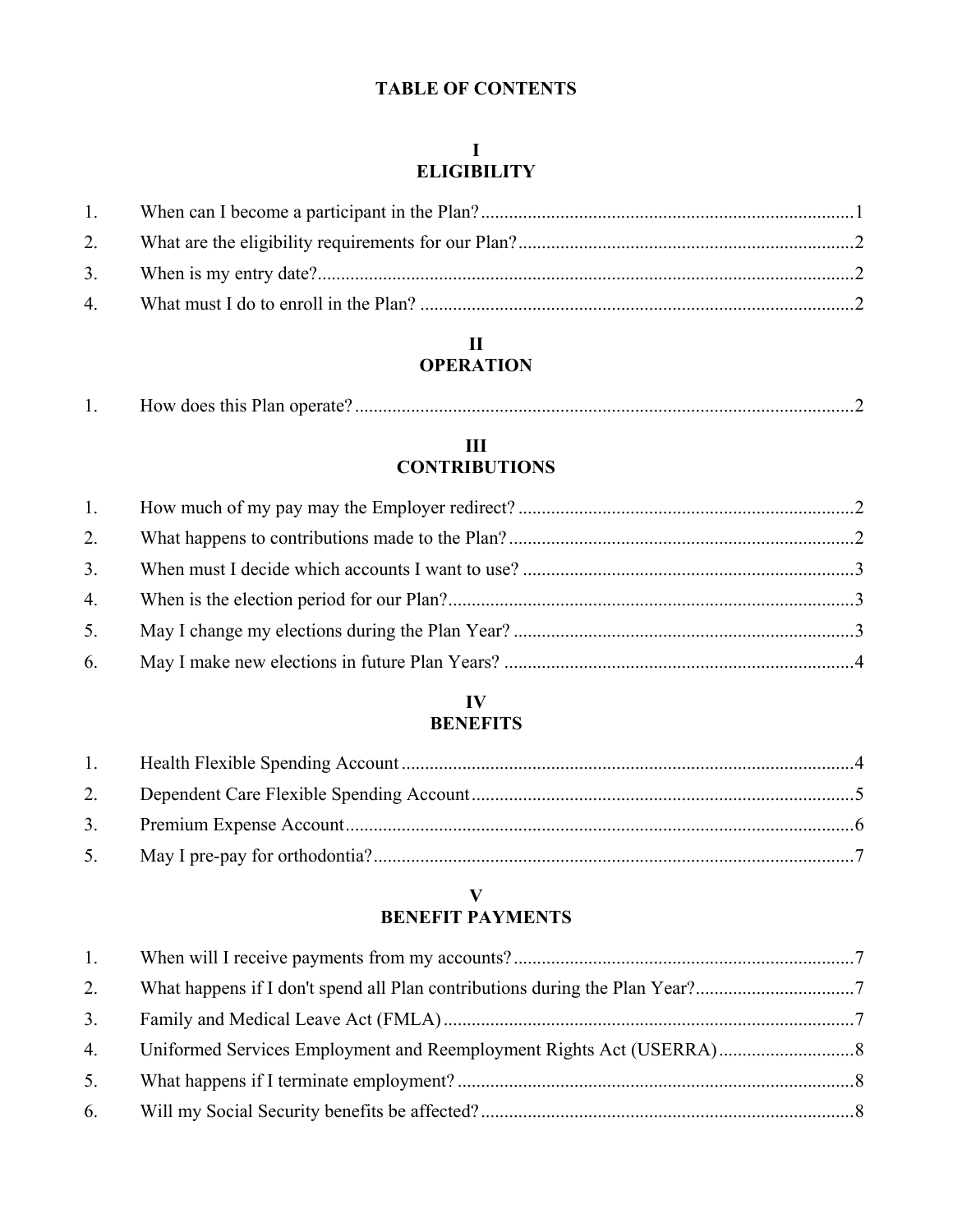# **VI HIGHLY COMPENSATED AND KEY EMPLOYEES**

|--|--|--|

## **VII PLAN ACCOUNTING**

| . . | эак<br>-NAIU<br>非比 |  |
|-----|--------------------|--|
|-----|--------------------|--|

## **VIII GENERAL INFORMATION ABOUT OUR PLAN**

# **IX ADDITIONAL PLAN INFORMATION**

| . . | alins P<br>$-100$ Co $\ldots$ |  |
|-----|-------------------------------|--|
|     |                               |  |

# **X CONTINUATION COVERAGE RIGHTS UNDER COBRA**

| 1.  |                                                                                    |  |
|-----|------------------------------------------------------------------------------------|--|
| 2.  |                                                                                    |  |
| 3.  |                                                                                    |  |
| 4.  | What factors should be considered when determining to elect COBRA continuation     |  |
| 5.  |                                                                                    |  |
| 6.  |                                                                                    |  |
| 7.  | Is a covered Employee or Qualified Beneficiary responsible for informing the Plan  |  |
| 8.  | Is a waiver before the end of the election period effective to end a Qualified     |  |
| 9.  | Is COBRA coverage available if a Qualified Beneficiary has other group health plan |  |
| 10. | When may a Qualified Beneficiary's COBRA continuation coverage be terminated? 17   |  |
| 11. | What are the maximum coverage periods for COBRA continuation coverage?17           |  |
| 12. |                                                                                    |  |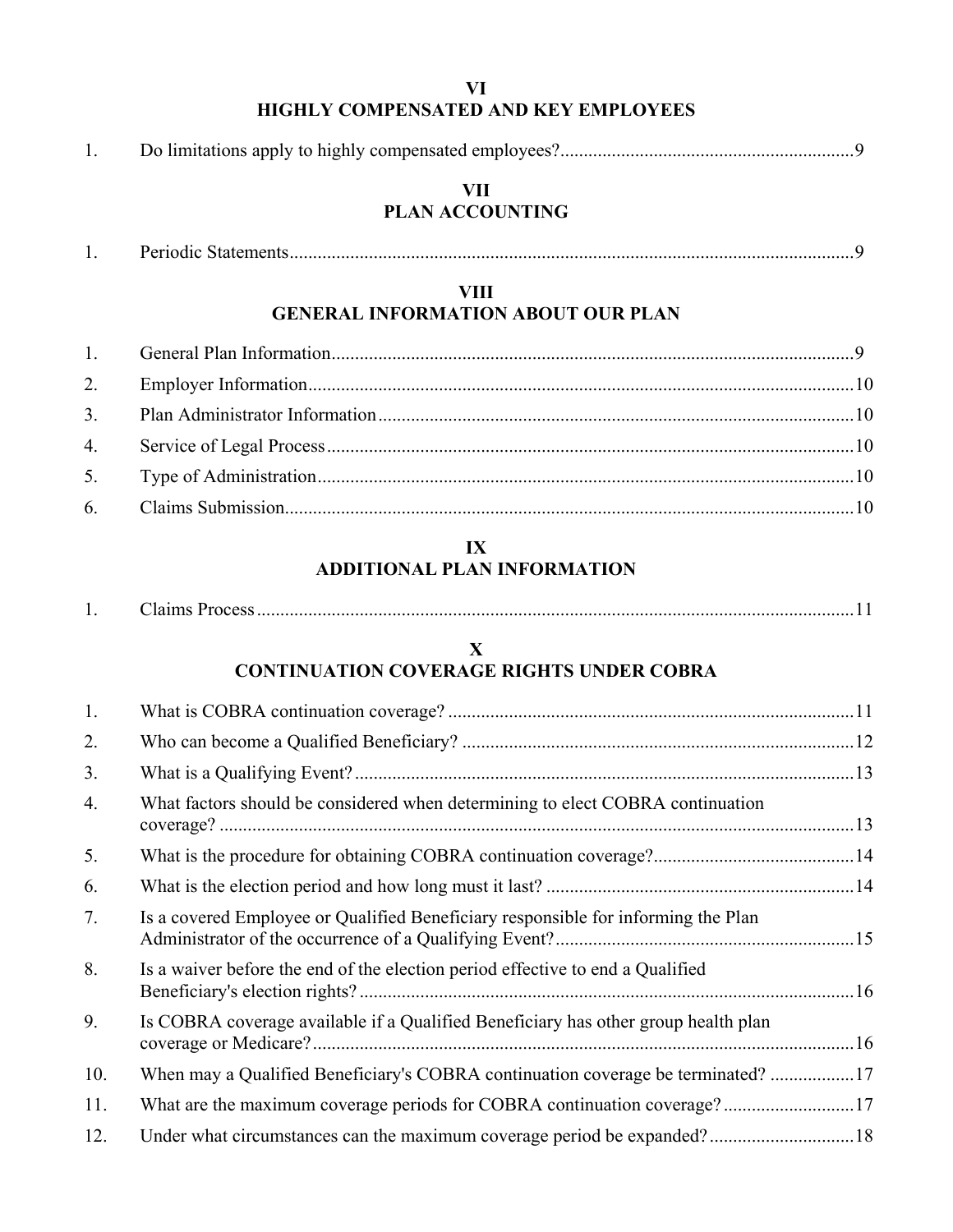| 13. |                                                                           |  |
|-----|---------------------------------------------------------------------------|--|
| 14. |                                                                           |  |
| 15. | Must the Plan allow payment for COBRA continuation coverage to be made in |  |
| 16. |                                                                           |  |
| 17. |                                                                           |  |

# **XI SUMMARY**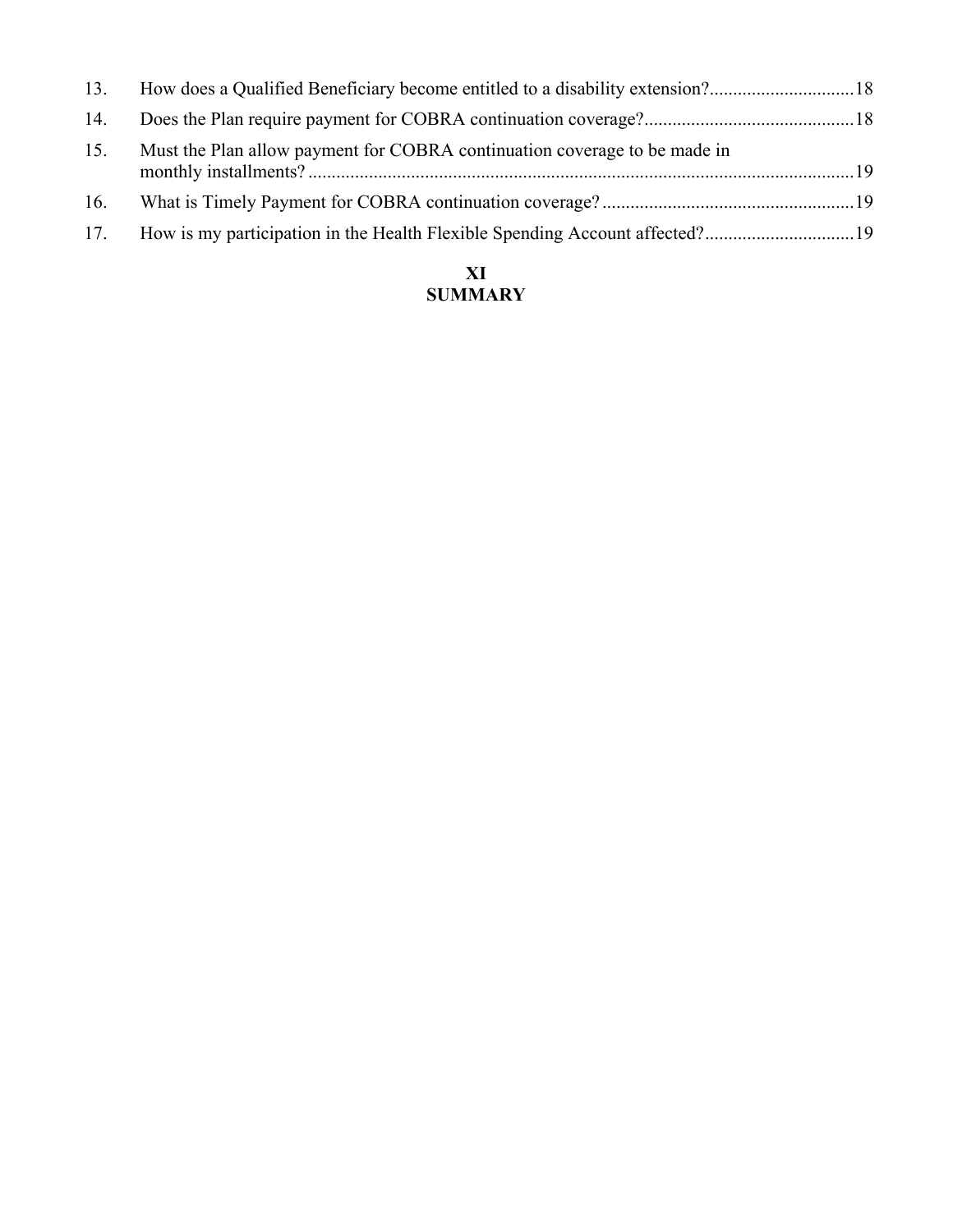## **JEFF DAVIS COUNTY SCHOOL DISTRICT FLEXIBLE SPENDING ACCOUNT**

#### **INTRODUCTION**

We are pleased to announce that we have established a "Flexible Benefit Plan" for you and other eligible employees. Under this Plan, you will be able to choose among certain benefits that we make available. The benefits that you may choose are outlined in this Summary Plan Description. We will also tell you about other important information concerning the Plan, such as the rules you must satisfy before you can join and the laws that protect your rights.

One of the most important features of our Plan is that the benefits being offered are generally ones that you are already paying for, but normally with money that has first been subject to income and Social Security taxes. Under our Plan, these same expenses will be paid for with a portion of your pay before Federal income or Social Security taxes are withheld. This means that you will pay less tax and have more money to spend and save.

Read this Summary Plan Description carefully so that you understand the provisions of our Plan and the benefits you will receive. This SPD describes the Plan's benefits and obligations as contained in the legal Plan document, which governs the operation of the Plan. The Plan document is written in much more technical and precise language. If the non-technical language in this SPD and the technical, legal language of the Plan document conflict, the Plan document always governs. Also, if there is a conflict between an insurance contract and either the Plan document or this Summary Plan Description, the insurance contract will control. If you wish to receive a copy of the legal Plan document, please contact the Administrator.

This SPD describes the current provisions of the Plan which are designed to comply with applicable legal requirements. The Plan is subject to federal laws, such as the Internal Revenue Code and other federal and state laws which may affect your rights. The provisions of the Plan are subject to revision due to a change in laws or due to pronouncements by the Internal Revenue Service (IRS) or other federal agencies. We may also amend or terminate this Plan. If the provisions of the Plan that are described in this SPD change, we will notify you.

We have attempted to answer most of the questions you may have regarding your benefits in the Plan. If this SPD does not answer all of your questions, please contact the Administrator (or other plan representative). The name and address of the Administrator can be found in the Article of this SPD entitled "General Information About the Plan."

#### **I ELIGIBILITY**

#### **1. When can I become a participant in the Plan?**

Before you become a Plan member (referred to in this Summary Plan Description as a "Participant"), there are certain rules which you must satisfy. First, you must meet the eligibility requirements and be an active employee. After that, the next step is to actually join the Plan on the "entry date" that we have established for all employees. The "entry date" is defined in Question 3 below. You will also be required to complete certain application forms before you can enroll in the Plan.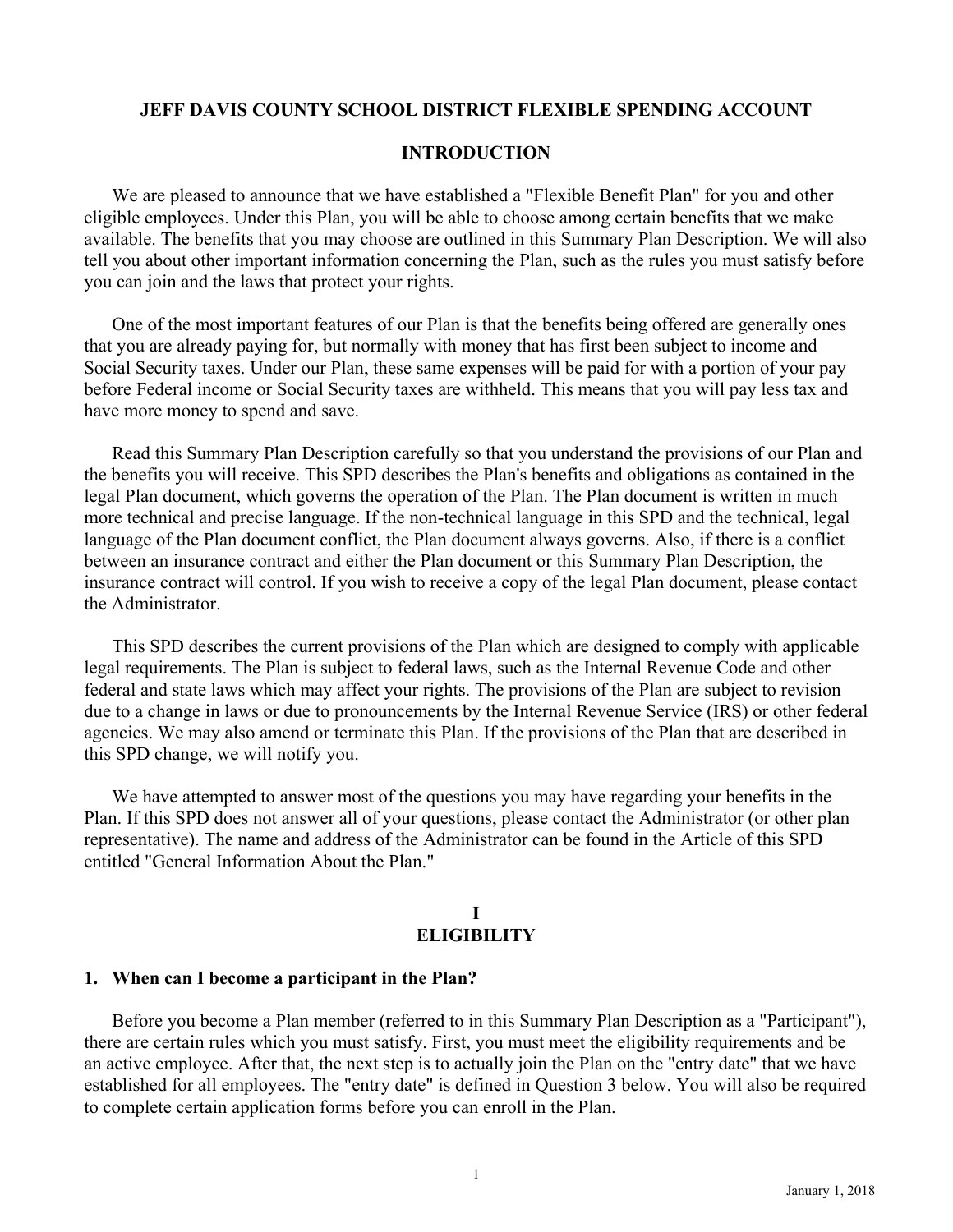## **2. What are the eligibility requirements for our Plan?**

You will be eligible to join the Plan once you have satisfied the conditions for coverage under our group medical plan. However, you will be eligible to join the Health Flexible Spending Account once you have completed 30 day(s) of employment.

#### **3. When is my entry date?**

Once you have met the eligibility requirements, your entry date will be the first day of the month coinciding with or following the date you met the eligibility requirements.

#### **4. What must I do to enroll in the Plan?**

Before you can join the Plan, you must complete an application to participate in the Plan. The application includes your personal choices for each of the benefits which are being offered under the Plan. You must also authorize us to set some of your earnings aside in order to pay for the benefits you have elected.

#### **II OPERATION**

#### **1. How does this Plan operate?**

Before the start of each Plan Year, you will be able to elect to have some of your upcoming pay contributed to the Plan. These amounts will be used to pay for the benefits you have chosen. The portion of your pay that is paid to the Plan is not subject to Federal income or Social Security taxes. In other words, this allows you to use tax-free dollars to pay for certain kinds of benefits and expenses which you normally pay for with out-of-pocket, taxable dollars. However, if you receive a reimbursement for an expense under the Plan, you cannot claim a Federal income tax credit or deduction on your return. (See the Article entitled "General Information About Our Plan" for the definition of "Plan Year.")

#### **III CONTRIBUTIONS**

## **1. How much of my pay may the Employer redirect?**

Each year, you may elect to have us contribute on your behalf enough of your compensation to pay for the benefits that you elect under the Plan. These amounts will be deducted from your pay over the course of the year.

#### **2. What happens to contributions made to the Plan?**

Before each Plan Year begins, you will select the benefits you want and how much of the contributions should go toward each benefit. It is very important that you make these choices carefully based on what you expect to spend on each covered benefit or expense during the Plan Year. Later, they will be used to pay for the expenses as they arise during the Plan Year.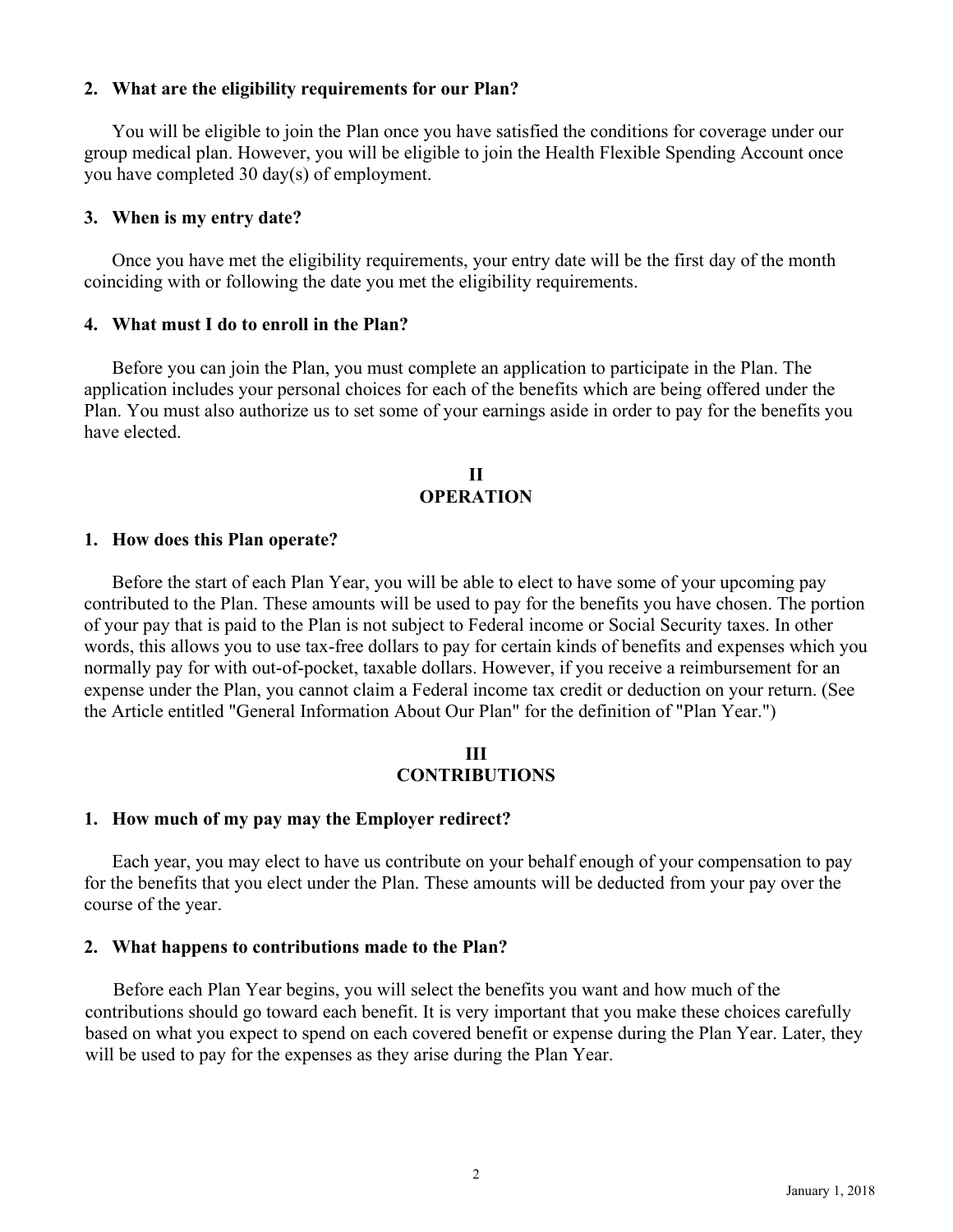## **3. When must I decide which accounts I want to use?**

You are required by Federal law to decide before the Plan Year begins, during the election period (defined below). You must decide two things. First, which benefits you want and, second, how much should go toward each benefit.

#### **4. When is the election period for our Plan?**

You will make your initial election on or before your entry date. (You should review Section I on Eligibility to better understand the eligibility requirements and entry date.) Then, for each following Plan Year, the election period is established by the Administrator and applied uniformly to all Participants. It will normally be a period of time prior to the beginning of each Plan Year. The Administrator will inform you each year about the election period. (See the Article entitled "General Information About Our Plan" for the definition of Plan Year.)

#### **5. May I change my elections during the Plan Year?**

Generally, you cannot change the elections you have made after the beginning of the Plan Year. However, there are certain limited situations when you can change your elections. You are permitted to change elections if you have a "change in status" and you make an election change that is consistent with the change in status. Currently, Federal law considers the following events to be a change in status:

-- Marriage, divorce, death of a spouse, legal separation or annulment;

-- Change in the number of dependents, including birth, adoption, placement for adoption, or death of a dependent;

-- Any of the following events for you, your spouse or dependent: termination or commencement of employment, a strike or lockout, commencement or return from an unpaid leave of absence, a change in worksite, or any other change in employment status that affects eligibility for benefits;

-- One of your dependents satisfies or ceases to satisfy the requirements for coverage due to change in age, student status, or any similar circumstance; and

-- A change in the place of residence of you, your spouse or dependent that would lead to a change in status, such as moving out of a coverage area for insurance.

In addition, if you are participating in the Dependent Care Flexible Spending Account, then there is a change in status if your dependent no longer meets the qualifications to be eligible for dependent care.

There are detailed rules on when a change in election is deemed to be consistent with a change in status. In addition, there are laws that give you rights to change health coverage for you, your spouse, or your dependents. If you change coverage due to rights you have under the law, then you can make a corresponding change in your elections under the Plan. If any of these conditions apply to you, you should contact the Administrator within 30 days of the event causing the change in status, unless the law grants you more time. See your Administrator for more details.

If the cost of a benefit provided under the Plan increases or decreases during a Plan Year, then we will automatically increase or decrease, as the case may be, your salary redirection election. If the cost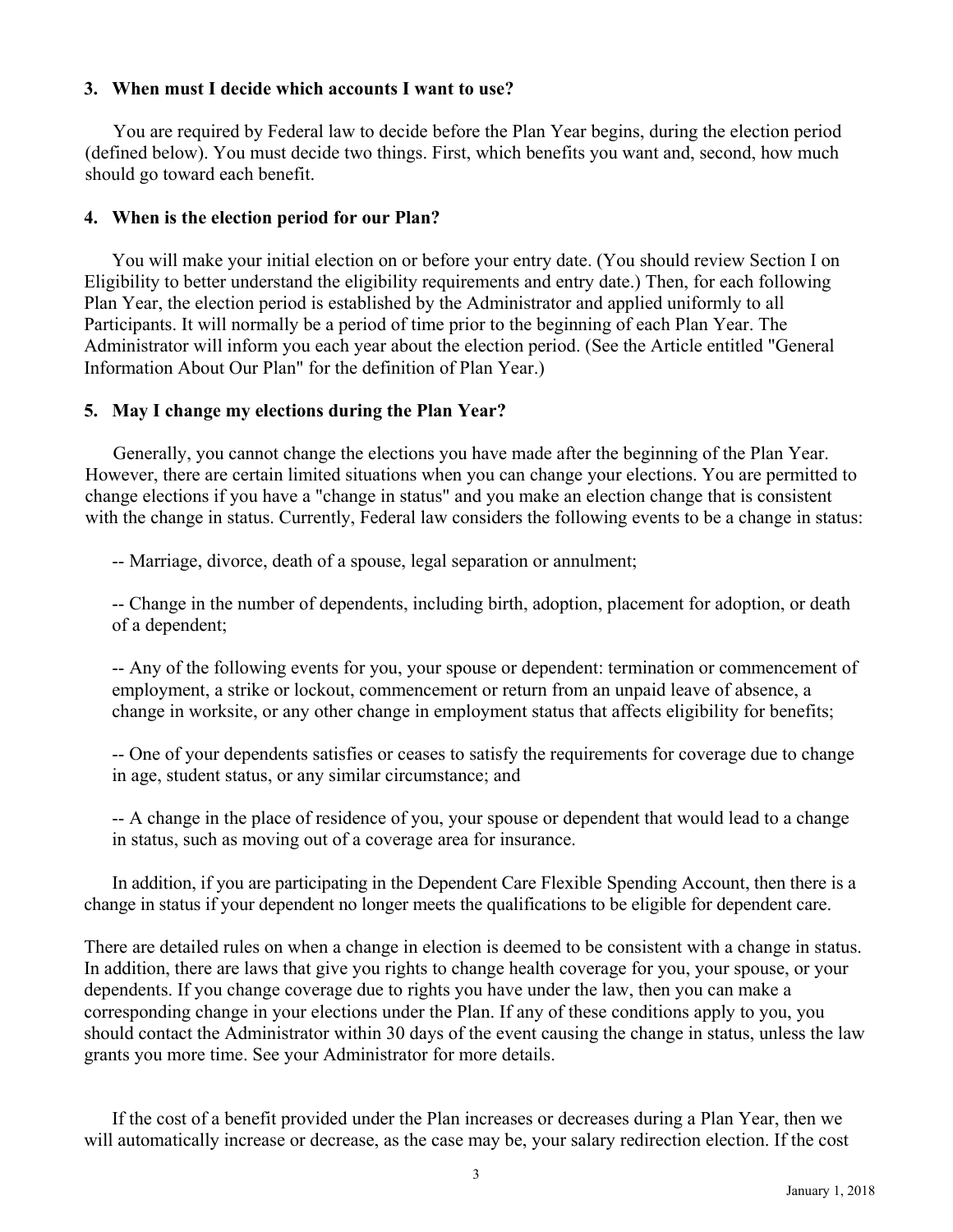increases significantly, you will be permitted to either make corresponding changes in your payments or revoke your election and obtain coverage under another benefit package option with similar coverage, or revoke your election entirely.

If the coverage under a Benefit is significantly curtailed or ceases during a Plan Year, then you may revoke your elections and elect to receive on a prospective basis coverage under another plan with similar coverage. In addition, if we add a new coverage option or eliminate an existing option, you may elect the newly-added option (or elect another option if an option has been eliminated) and make corresponding election changes to other options providing similar coverage. If you are not a Participant, you may elect to join the Plan. There are also certain situations when you may be able to change your elections on account of a change under the plan of your spouse's, former spouse's or dependent's employer.

These rules on change due to cost or coverage do not apply to the Health Flexible Spending Account, and you may not change your election to the Health Flexible Spending Account if you make a change due to cost or coverage for insurance.

You may not change your election under the Dependent Care Flexible Spending Account if the cost change is imposed by a dependent care provider who is your relative.

You may revoke your coverage under the employer's group health plan outside of our open enrollment period, if your employment status changes from working at least 30 hours per week to less than 30 hours. This is regardless of whether the reduction in hours has resulted in loss of eligibility. You must show intent to enroll in another health plan.

You may also revoke your coverage under our Employer sponsored group health plan if you are eligible to obtain coverage through the health exchanges.

## **6. May I make new elections in future Plan Years?**

Yes, you may. For each new Plan Year, you may change the elections that you previously made. You may also choose not to participate in the Plan for the upcoming Plan Year. If you do not make new elections during the election period before a new Plan Year begins, we will consider that to mean you have elected not to participate for the upcoming Plan Year.

#### **IV BENEFITS**

#### **1. Health Flexible Spending Account**

The Health Flexible Spending Account enables you to pay for expenses allowed under Sections 105 and 213(d) of the Internal Revenue Code which are not covered by our insured medical plan and save taxes at the same time. The Health Flexible Spending Account allows you to be reimbursed by the Employer for expenses incurred by you and your dependents.

Drug costs, including insulin, may be reimbursed.

You may be reimbursed for "over the counter" drugs only if those drugs are prescribed for you. You may not, however, be reimbursed for the cost of other health care coverage maintained outside of the Plan, or for long-term care expenses. A list of covered expenses is available from the Administrator.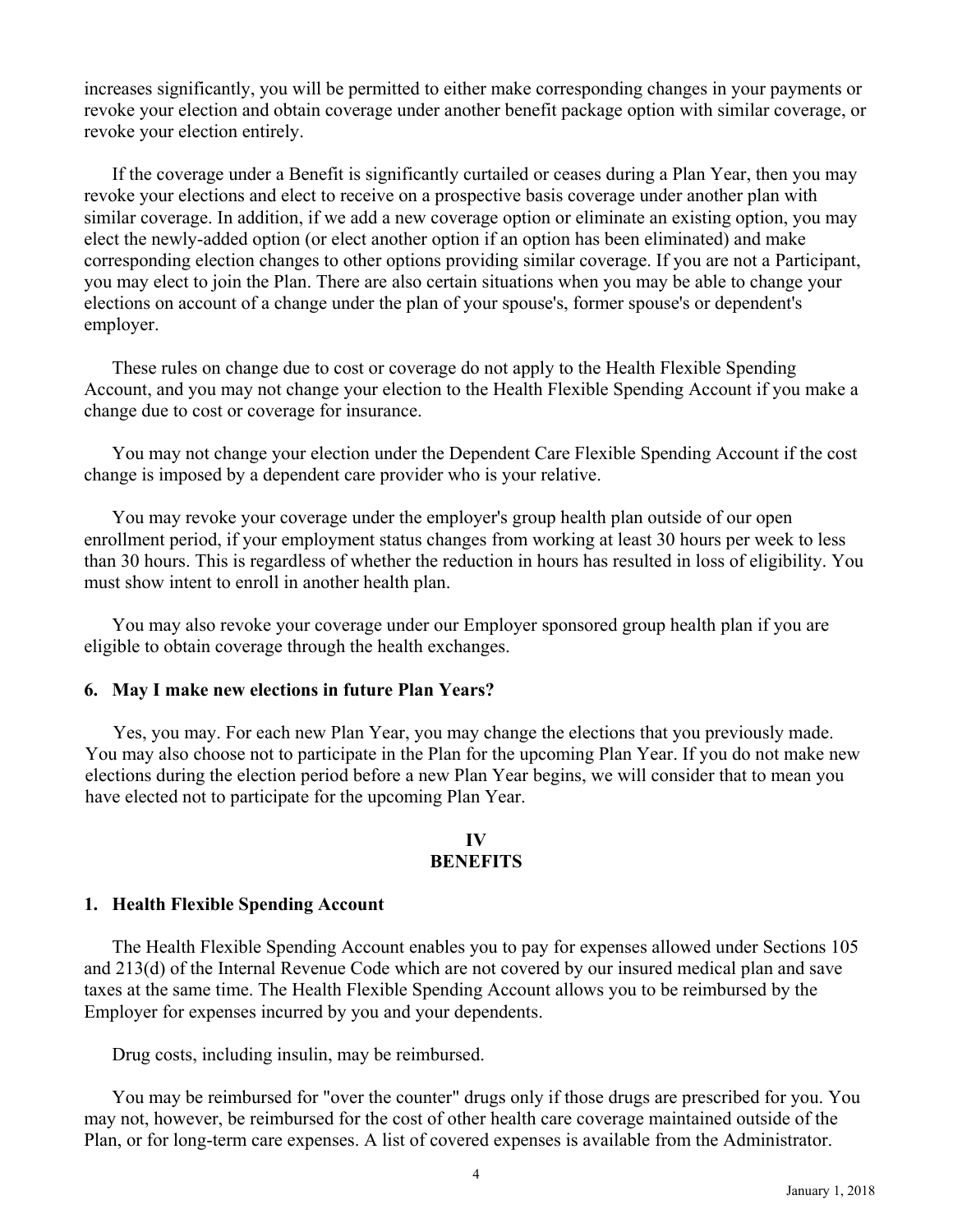The most that you can contribute to your Health Flexible Spending Account each Plan Year is \$2,600. After 2017, the dollar limit may increase for cost of living adjustments.

In order to be reimbursed for a health care expense, you must submit to the Administrator an itemized bill from the service provider. We will also provide you with a debit or credit card to use to pay for medical expenses. The Administrator will provide you with further details. Amounts reimbursed from the Plan may not be claimed as a deduction on your personal income tax return. Reimbursement from the fund shall be paid at least once a month. Expenses under this Plan are treated as being "incurred" when you are provided with the care that gives rise to the expenses, not when you are formally billed or charged, or you pay for the medical care.

You may be reimbursed for expenses for any child until the end of the calendar year in which the child reaches age 26. A child is a natural child, stepchild, foster child, adopted child, or a child placed with you for adoption. If a child gains or regains eligibility due to these new rules, that qualifies as a change in status to change coverage.

Newborns' and Mothers' Health Protection Act: Group health plans generally may not, under Federal law, restrict benefits for any hospital length of stay in connection with childbirth for the mother or newborn child to less than 48 hours following a vaginal delivery, or less than 96 hours following a cesarean section. However, Federal law generally does not prohibit the mother's or newborn's attending provider, after consulting with the mother, from discharging the mother or her newborn earlier than 48 hours (or 96 hours as applicable). In any case, plans and issuers may not, under Federal law, require that a provider obtain authorization from the plan or the issuer for prescribing a length of stay not in excess of 48 hours (or 96 hours).

Women's Health and Cancer Rights Act: This plan, as required by the Women's Health and Cancer Rights Act of 1998, will reimburse up to plan limits for benefits for mastectomy-related services including reconstruction and surgery to achieve symmetry between the breasts, prostheses, and complications resulting from a mastectomy (including lymphedema). Contact your Plan Administrator for more information.

#### **2. Dependent Care Flexible Spending Account**

The Dependent Care Flexible Spending Account enables you to pay for out-of-pocket, work-related dependent day-care cost with pre-tax dollars. If you are married, you can use the account if you and your spouse both work or, in some situations, if your spouse goes to school full-time. Single employees can also use the account.

An eligible dependent is someone for whom you can claim expenses on Federal Income Tax Form 2441 "Credit for Child and Dependent Care Expenses." Children must be under age 13. Other dependents must be physically or mentally unable to care for themselves. Dependent Care arrangements which qualify include:

(a) A Dependent (Day) Care Center, provided that if care is provided by the facility for more than six individuals, the facility complies with applicable state and local laws;

(b) An Educational Institution for pre-school children. For older children, only expenses for non-school care are eligible; and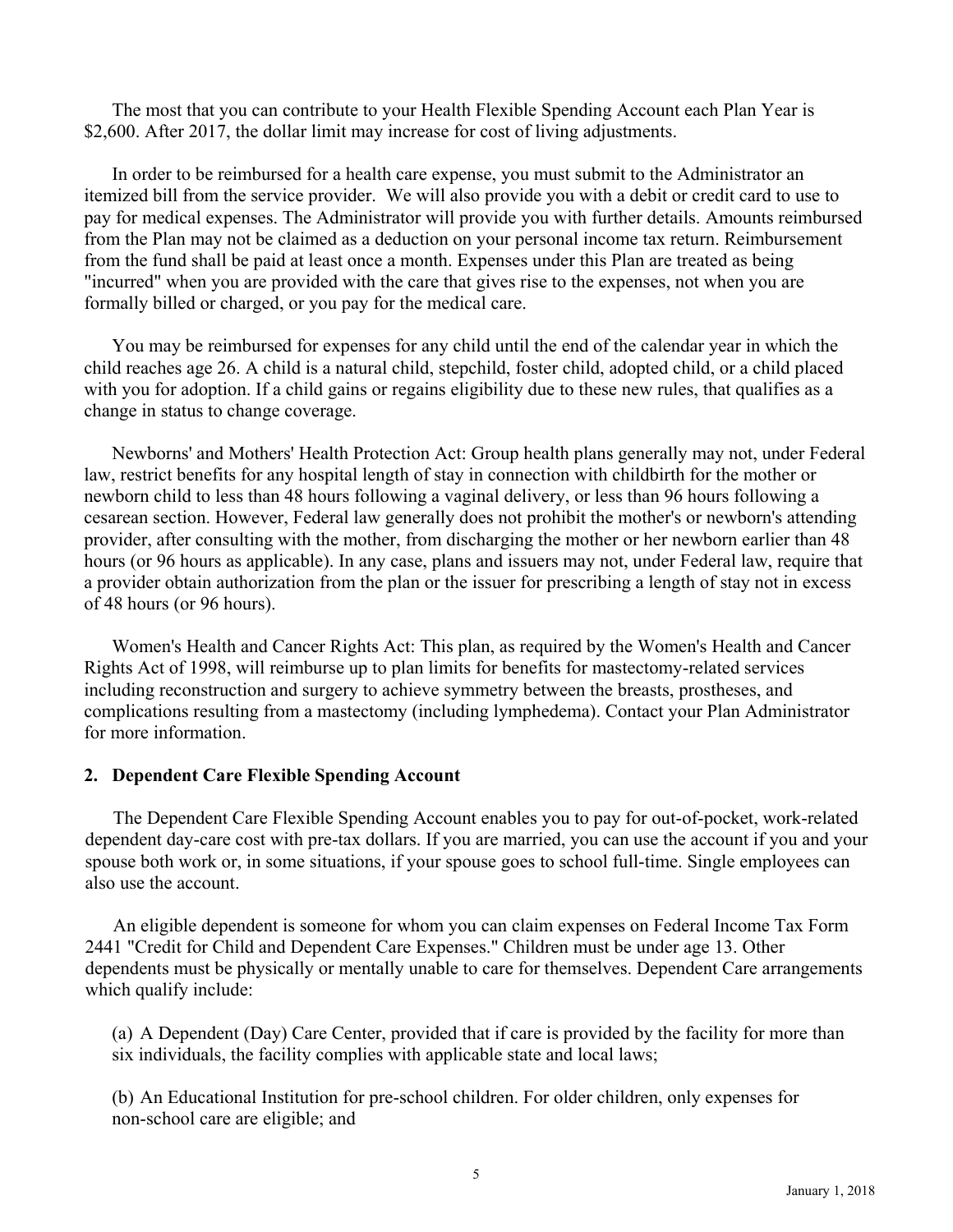(c) An "Individual" who provides care inside or outside your home: The "Individual" may not be a child of yours under age 19 or anyone you claim as a dependent for Federal tax purposes.

You should make sure that the dependent care expenses you are currently paying for qualify under our Plan.

The law places limits on the amount of money that can be paid to you in a calendar year from your Dependent Care Flexible Spending Account. Generally, your reimbursements may not exceed the lesser of: (a) \$5,000 (if you are married filing a joint return or you are head of a household) or \$2,500 (if you are married filing separate returns); (b) your taxable compensation; (c) your spouse's actual or deemed earned income (a spouse who is a full time student or incapable of caring for himself/herself has a monthly earned income of \$250 for one dependent or \$500 for two or more dependents).

Also, in order to have the reimbursements made to you from this account be excludable from your income, you must provide a statement from the service provider including the name, address, and in most cases, the taxpayer identification number of the service provider on your tax form for the year, as well as the amount of such expense as proof that the expense has been incurred. In addition, Federal tax laws permit a tax credit for certain dependent care expenses you may be paying for even if you are not a Participant in this Plan. You may save more money if you take advantage of this tax credit rather than using the Dependent Care Flexible Spending Account under our Plan. Ask your tax adviser which is better for you.

## **3. Premium Expense Account**

A Premium Expense Account allows you to use tax-free dollars to pay for certain premium expenses under various insurance programs that we offer you. These premium expenses include:

-- Health care premiums under our insured group medical plan.

- -- Dental insurance premiums.
- -- Vision insurance premiums.
- -- Other insurance coverage that we may provide.

Under our Plan, we will establish sub-accounts for you for each different type of insurance coverage that is available. Also, certain limits on the amount of coverage may apply.

The Administrator may terminate or modify Plan benefits at any time, subject to the provisions of any insurance contracts providing benefits described above. We will not be liable to you if an insurance company fails to provide any of the benefits described above. Also, your insurance will end when you leave employment, are no longer eligible under the terms of any insurance policies, or when insurance terminates.

Any benefits to be provided by insurance will be provided only after (1) you have provided the Administrator the necessary information to apply for insurance, and (2) the insurance is in effect for you.

If you cover your children up to age 26 under your insurance, you can pay for that coverage through the Plan.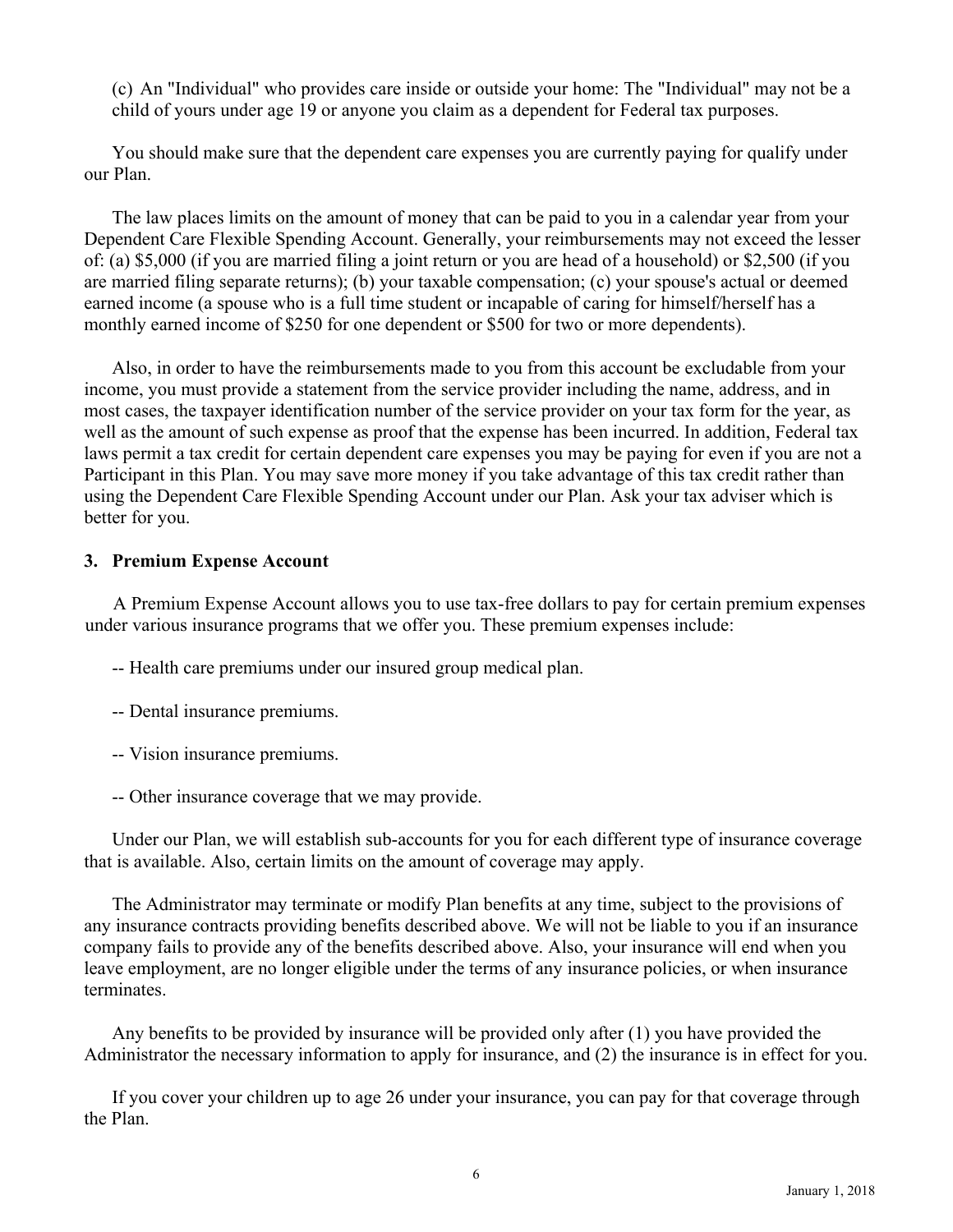#### **4. May I pre-pay for orthodontia?**

Yes, an exception is being provided for orthodontia expenses. These expenses typically span across multiple plan years and would otherwise need to be reimbursed on a monthly basis. These expenses are being allowed to be paid in full at the time the treatment begins. Remaining portions of the contract will also be allowed to be paid in full, provided that the services were incurred during that Plan Year.

## **V BENEFIT PAYMENTS**

#### **1. When will I receive payments from my accounts?**

During the course of the Plan Year, you may submit requests for reimbursement of expenses you have incurred. Expenses are considered "incurred" when the service is performed, not necessarily when it is paid for. The Administrator will provide you with acceptable forms for submitting these requests for reimbursement. If the request qualifies as a benefit or expense that the Plan has agreed to pay, you will receive a reimbursement payment soon thereafter. Remember, these reimbursements which are made from the Plan are generally not subject to federal income tax or withholding. Nor are they subject to Social Security taxes. Requests for payment of insured benefits should be made directly to the insurer. You will only be reimbursed from the Dependent Care Flexible Spending Account to the extent that there are sufficient funds in the Account to cover your request.

#### **2. What happens if I don't spend all Plan contributions during the Plan Year?**

Any monies left at the end of the Plan Year will be forfeited. Obviously, qualifying expenses that you incur late in the Plan Year for which you seek reimbursement after the end of such Plan Year will be paid first before any amount is forfeited. For the Health Flexible Spending Account, you must submit claims no later than 30 days after the end of the Plan Year. For the Dependent Care Flexible Spending Account, you must submit claims no later than 30 days after the end of the Plan Year. Because it is possible that you might forfeit amounts in the Plan if you do not fully use the contributions that have been made, it is important that you decide how much to place in each account carefully and conservatively. Remember, you must decide which benefits you want to contribute to and how much to place in each account before the Plan Year begins. You want to be as certain as you can that the amount you decide to place in each account will be used up entirely.

#### **3. Family and Medical Leave Act (FMLA)**

If you take leave under the Family and Medical Leave Act, you may revoke or change your existing elections for health insurance and the Health Flexible Spending Account. If your coverage in these benefits terminates, due to your revocation of the benefit while on leave or due to your non-payment of contributions, you will be permitted to reinstate coverage for the remaining part of the Plan Year upon your return. For the Health Flexible Spending Account, you may continue your coverage or you may revoke your coverage and resume it when you return. You can resume your coverage at its original level and make payments for the time that you are on leave. For example, if you elect \$1,200 for the year and are out on leave for 3 months, then return and elect to resume your coverage at that level, your remaining payments will be increased to cover the difference - from \$100 per month to \$150 per month. Alternatively your maximum amount will be reduced proportionately for the time that you were gone. For example, if you elect \$1,200 for the year and are out on leave for 3 months, your amount will be reduced to \$900. The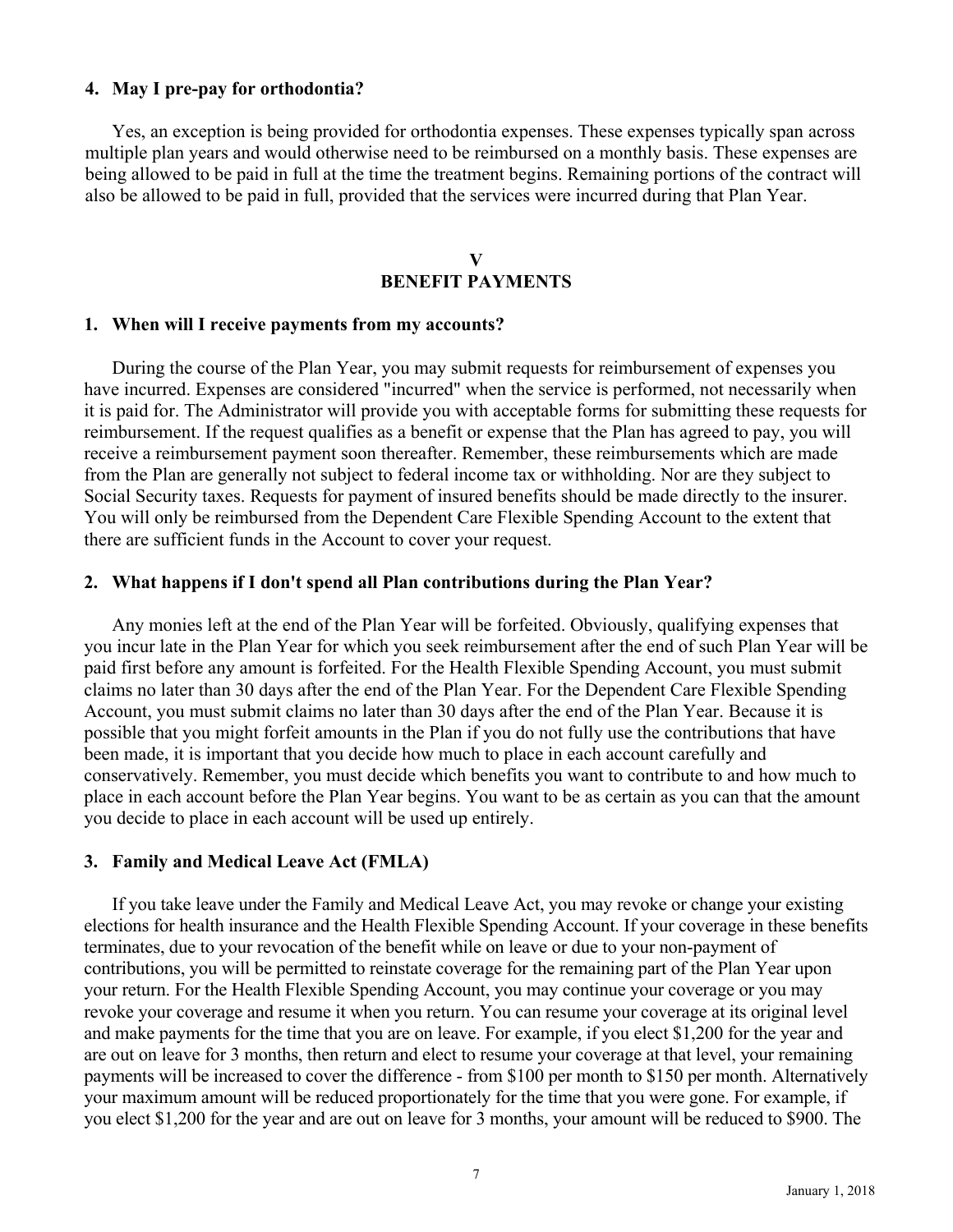expenses you incur during the time you are not in the Health Flexible Spending Account are not reimbursable.

If you continue your coverage during your unpaid leave, you may pre-pay for the coverage, you may pay for your coverage on an after-tax basis while you are on leave, or you and your Employer may arrange a schedule for you to "catch up" your payments when you return.

# **4. Uniformed Services Employment and Reemployment Rights Act (USERRA)**

If you are going into or returning from military service, you may have special rights to health care coverage under your Health Flexible Spending Account under the Uniformed Services Employment and Reemployment Rights Act of 1994. These rights can include extended health care coverage. If you may be affected by this law, ask your Administrator for further details.

## **5. What happens if I terminate employment?**

If you terminate employment during the Plan Year, you will lose coverage per the timeframe determined in the underlying documents for each benefit. Your right to benefits will be determined in the following manner:

(a) You will remain covered by insurance, but only for the period for which premiums have been paid prior to your termination of employment.

(b) You will still be able to request reimbursement for qualifying dependent care expenses incurred during the remainder of the Plan Year from the balance remaining in your dependent care account at the time of termination of employment. However, no further salary redirection contributions will be made on your behalf after you terminate. You must submit claims within 30 days after the date of termination.

(c) For health benefit coverage and Health Flexible Spending Account coverage on termination of employment, please see the Article entitled "Continuation Coverage Rights Under COBRA." Upon your termination of employment, your participation in the Health Flexible Spending Account will cease, and no further salary redirection contributions will be contributed on your behalf. However, you will be able to submit claims for health care expenses that were incurred prior to midnight of the date of termination, provided you submit these claims within 30 days from the date of termination. Your further participation will be governed by "Continuation Coverage Rights Under COBRA."

## **6. Will my Social Security benefits be affected?**

Your Social Security benefits may be slightly reduced because when you receive tax-free benefits under our Plan, it reduces the amount of contributions that you make to the Federal Social Security system as well as our contribution to Social Security on your behalf.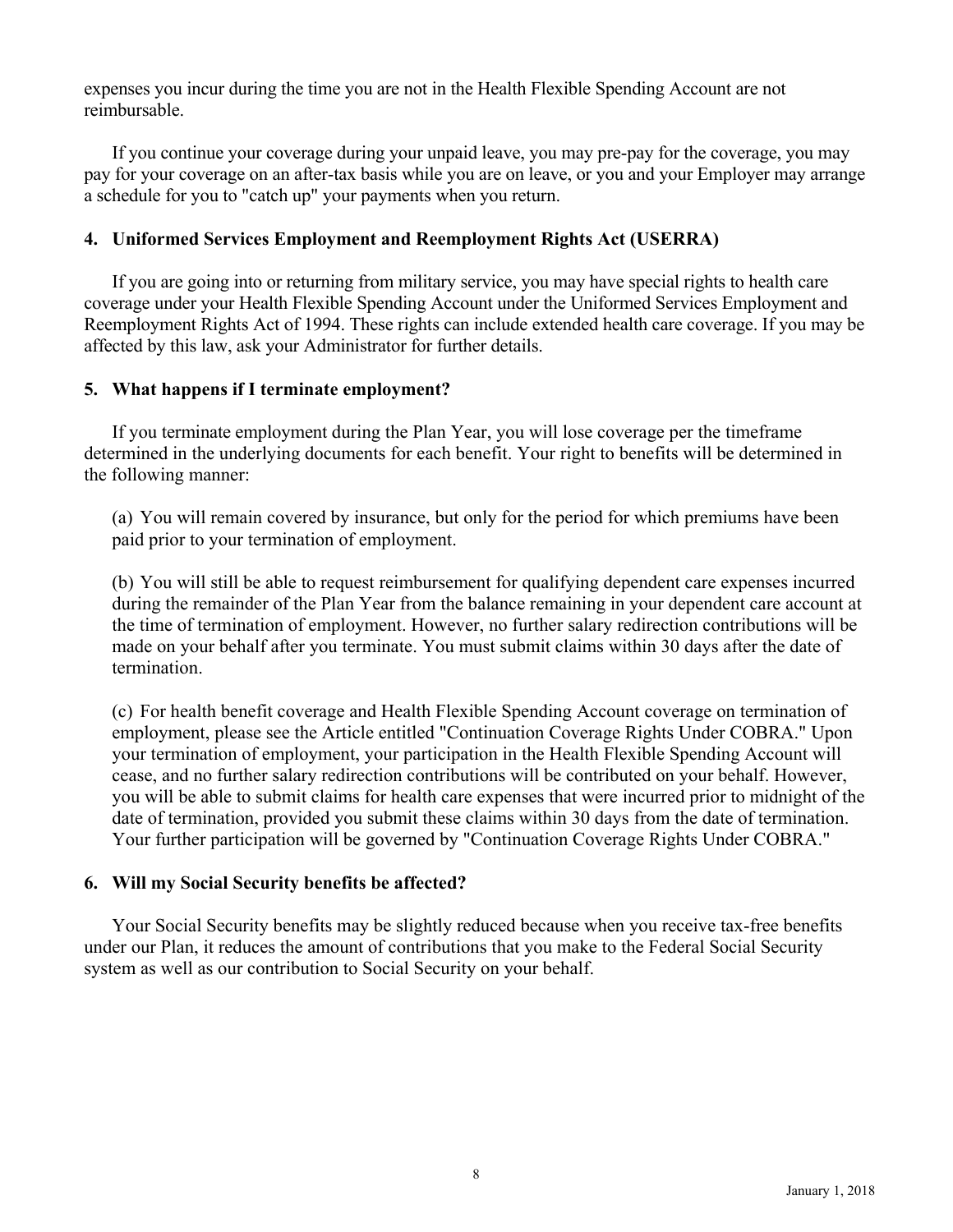#### **VI HIGHLY COMPENSATED AND KEY EMPLOYEES**

#### **1. Do limitations apply to highly compensated employees?**

Under the Internal Revenue Code, highly compensated employees and key employees generally are Participants who are officers, shareholders or highly paid. You will be notified by the Administrator each Plan Year whether you are a highly compensated employee or a key employee.

If you are within these categories, the amount of contributions and benefits for you may be limited so that the Plan as a whole does not unfairly favor those who are highly paid, their spouses or their dependents. Federal tax laws state that a plan will be considered to unfairly favor the key employees if they as a group receive more than 25% of all of the nontaxable benefits provided for under our Plan.

Plan experience will dictate whether contribution limitations on highly compensated employees or key employees will apply. You will be notified of these limitations if you are affected.

## **VII PLAN ACCOUNTING**

#### **1. Periodic Statements**

The Administrator will provide you with a statement of your account periodically during the Plan Year that shows your account balance. It is important to read these statements carefully so you understand the balance remaining to pay for a benefit. Remember, you want to spend all the money you have designated for a particular benefit by the end of the Plan Year.

## **VIII GENERAL INFORMATION ABOUT OUR PLAN**

This Section contains certain general information which you may need to know about the Plan.

#### **1. General Plan Information**

Jeff Davis County School District Flexible Spending Account is the name of the Plan.

Your Employer has assigned Plan Number 501 to your Plan.

The provisions of the Plan become effective on January 1, 2018, which is called the Effective Date of the Plan.

Your Plan's records are maintained on a twelve-month period of time. This is known as the Plan Year. The Plan Year begins on January 1 and ends on December 31.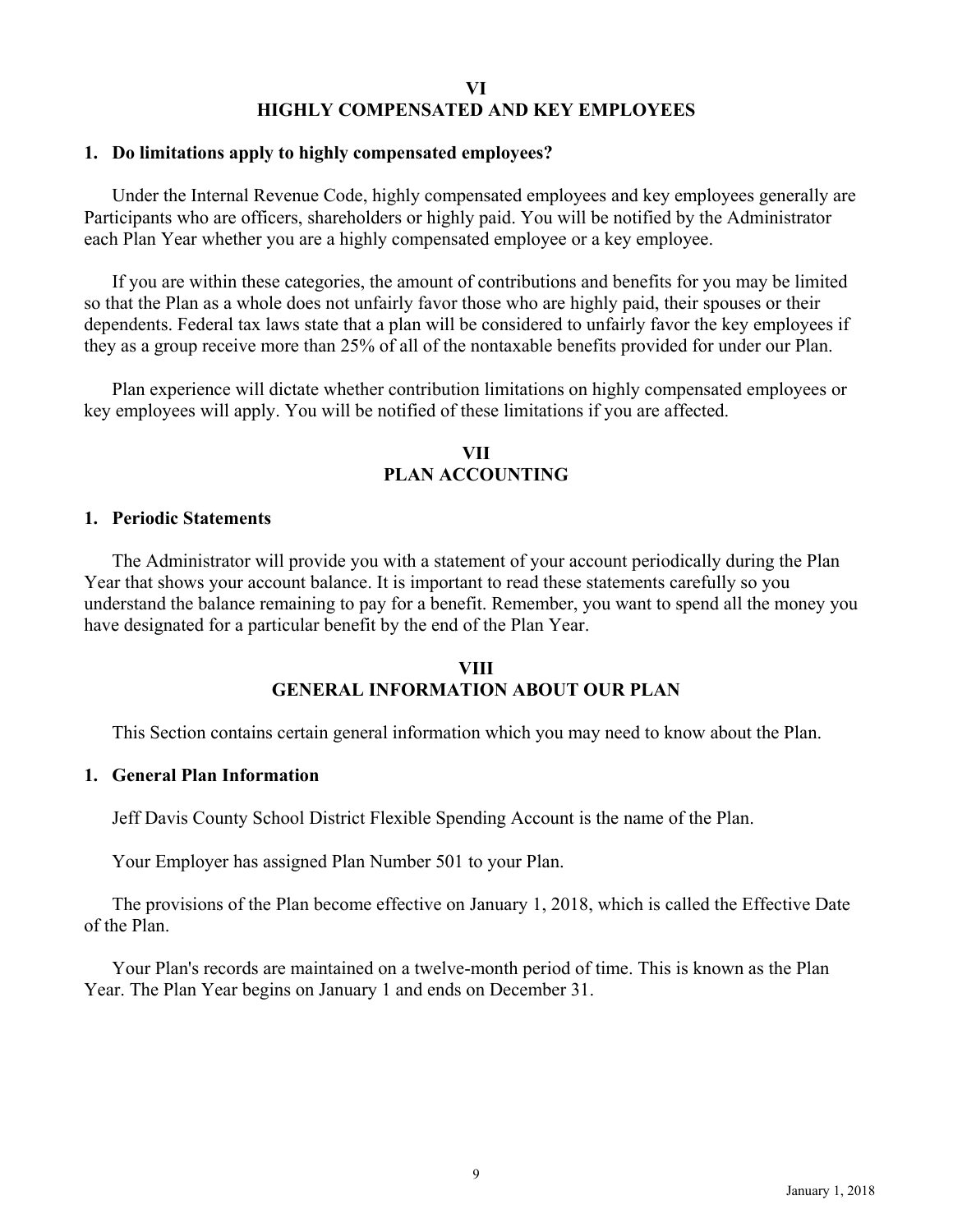## **2. Employer Information**

Your Employer's name, address, and identification number are:

Jeff Davis County School District 44 Charles Rogers Blvd Hazlehurst, Georgia 31539 58-6000268

## **3. Plan Administrator Information**

The name, address and business telephone number of your Plan's Administrator are:

Jeff Davis County School District 44 Charles Rogers Blvd Hazlehurst, Georgia 31539 912-699-7009

The Administrator keeps the records for the Plan and is responsible for the administration of the Plan. The Administrator will also answer any questions you may have about our Plan. You may contact the Administrator for any further information about the Plan.

## **4. Service of Legal Process**

The name and address of the Plan's agent for service of legal process are: Jeff Davis County School District 44 Charles Rogers Blvd Hazlehurst, Georgia 31539

# **5. Type of Administration**

The type of Administration is Employer Administration.

## **6. Claims Submission**

Claims for expenses should be submitted to:

Jeff Davis County School District 44 Charles Rogers Blvd Hazlehurst, Georgia 31539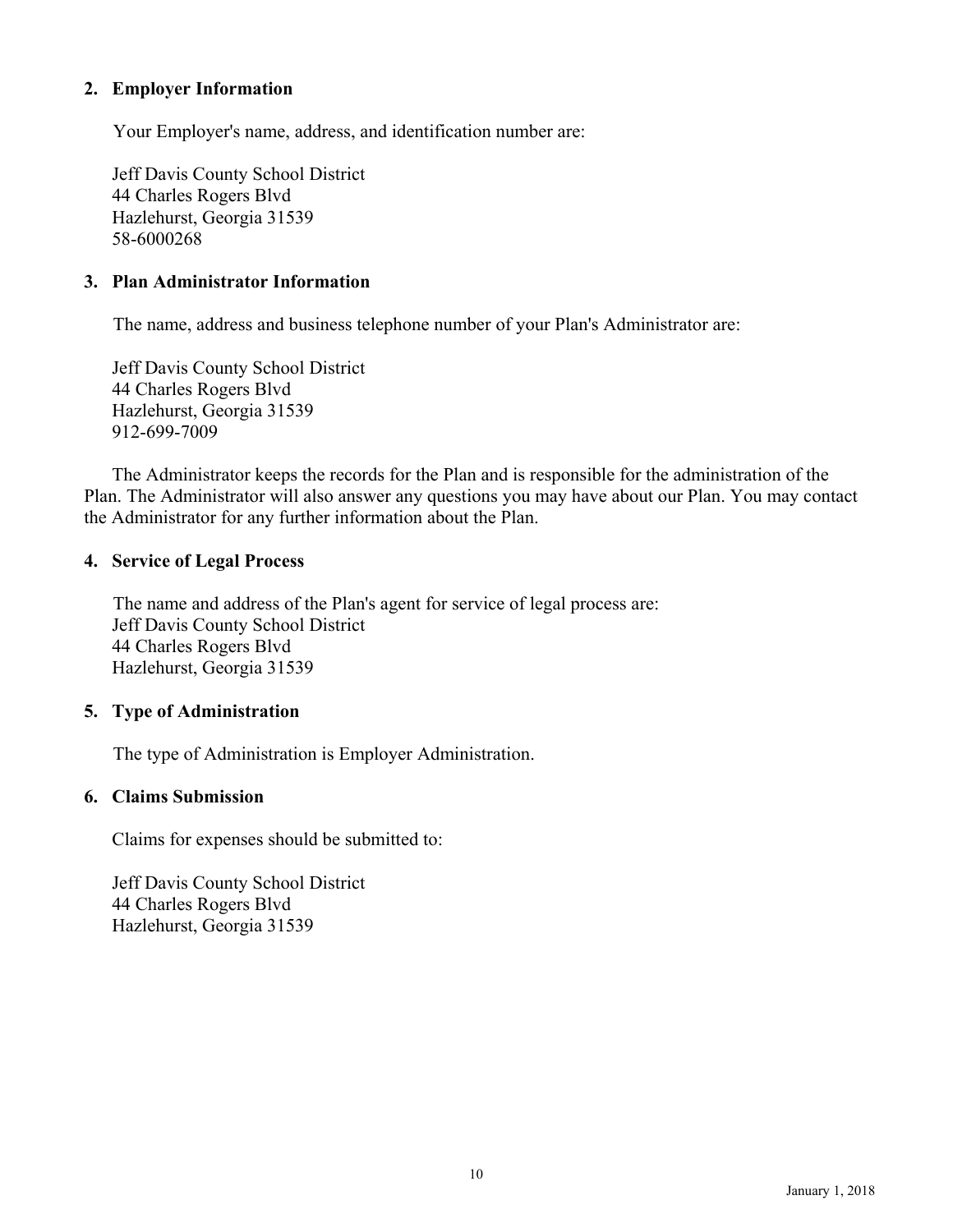#### **IX ADDITIONAL PLAN INFORMATION**

#### **1. Claims Process**

You should submit all reimbursement claims during the Plan Year. For the Health Flexible Spending Account, you must submit claims no later than 30 days after the end of the Plan Year. For the Dependent Care Flexible Spending Account, you must submit claims no later than 30 days after the end of the Plan Year. Any claims submitted after that time will not be considered.

Claims that are insured will be handled in accordance with procedures contained in the insurance policies. All other general requests should be directed to the Administrator of our Plan. If a dependent care or medical expense claim under the Plan is denied in whole or in part, you or your beneficiary will receive written notification. The notification will include the reasons for the denial, with reference to the specific provisions of the Plan on which the denial was based, a description of any additional information needed to process the claim and an explanation of the claims review procedure. Within 60 days after denial, you or your beneficiary may submit a written request for reconsideration of the denial to the Administrator.

Any such request should be accompanied by documents or records in support of your appeal. You or your beneficiary may review pertinent documents and submit issues and comments in writing. The Administrator will review the claim and provide, within 60 days, a written response to the appeal. (This period may be extended an additional 60 days under certain circumstances.) In this response, the Administrator will explain the reason for the decision, with specific reference to the provisions of the Plan on which the decision is based. The Administrator has the exclusive right to interpret the appropriate plan provisions. Decisions of the Administrator are conclusive and binding.

## **X CONTINUATION COVERAGE RIGHTS UNDER COBRA**

Under federal law, the Consolidated Omnibus Budget Reconciliation Act of 1985 (COBRA), certain employees and their families covered under health benefits under this Plan will be entitled to the opportunity to elect a temporary extension of health coverage (called "COBRA continuation coverage") where coverage under the Plan would otherwise end. This notice is intended to inform Plan Participants and beneficiaries, in summary fashion, of their rights and obligations under the continuation coverage provisions of COBRA, as amended and reflected in final and proposed regulations published by the Department of the Treasury. This notice is intended to reflect the law and does not grant or take away any rights under the law.

The Plan Administrator or its designee is responsible for administering COBRA continuation coverage. Complete instructions on COBRA, as well as election forms and other information, will be provided by the Plan Administrator or its designee to Plan Participants who become Qualified Beneficiaries under COBRA. While the Plan itself is not a group health plan, it does provide health benefits. Whenever "Plan" is used in this section, it means any of the health benefits under this Plan including the Health Flexible Spending Account.

#### **1. What is COBRA continuation coverage?**

COBRA continuation coverage is the temporary extension of group health plan coverage that must be offered to certain Plan Participants and their eligible family members (called "Qualified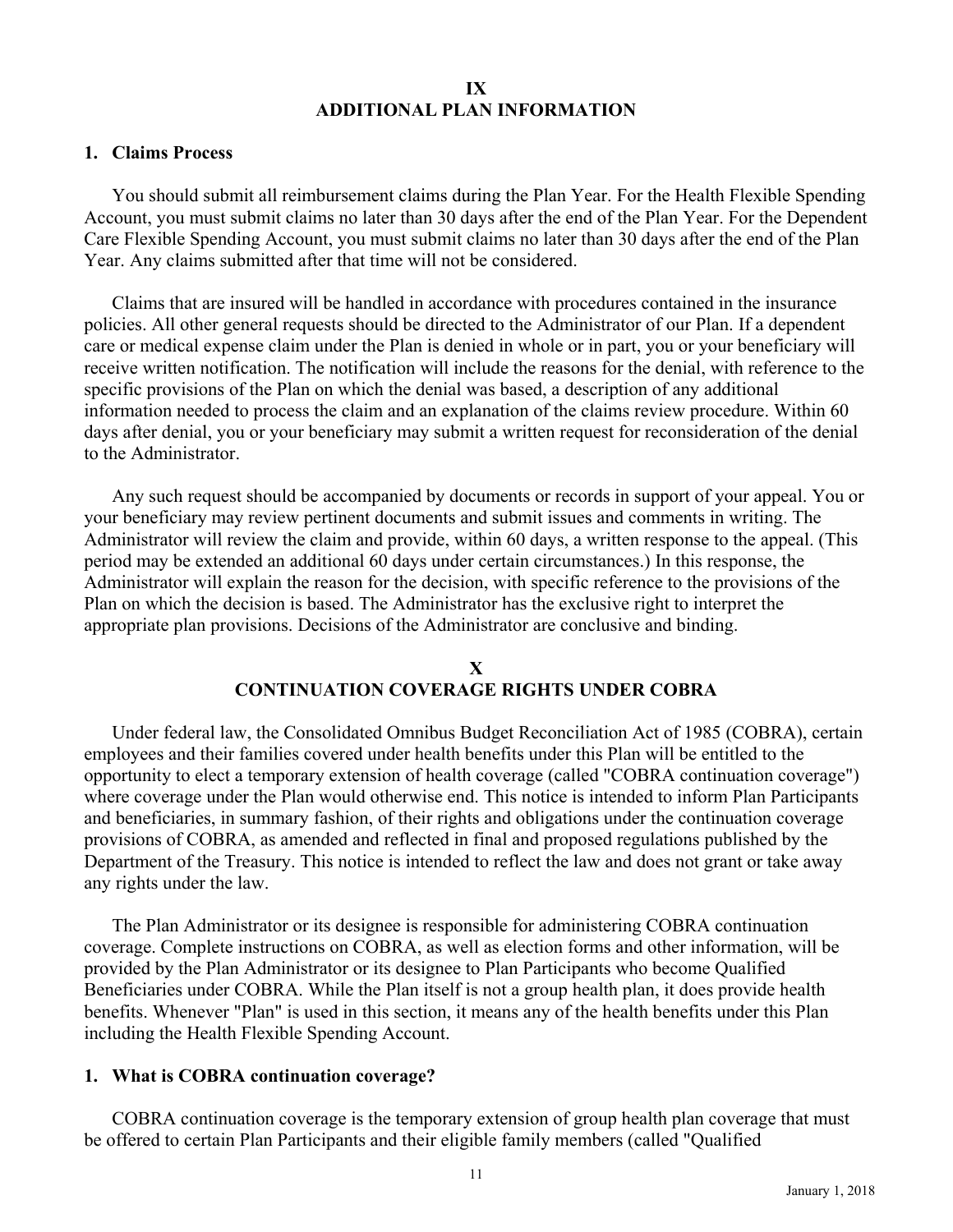Beneficiaries") at group rates. The right to COBRA continuation coverage is triggered by the occurrence of a life event that results in the loss of coverage under the terms of the Plan (the "Qualifying Event"). The coverage must be identical to the coverage that the Qualified Beneficiary had immediately before the Qualifying Event, or if the coverage has been changed, the coverage must be identical to the coverage provided to similarly situated active employees who have not experienced a Qualifying Event (in other words, similarly situated non-COBRA beneficiaries).

There may be other options available when you lose group health coverage**.** For example, you may be eligible to buy an individual plan through the Health Insurance Marketplace. By enrolling in coverage through the Marketplace, you may qualify for lower costs on your monthly premiums and lower out-ofpocket costs. Additionally, you may qualify for a 30-day special enrollment period for another group health plan for which you are eligible (such as a spouse's plan), even if that plan generally doesn't accept late enrollees.

# **2. Who can become a Qualified Beneficiary?**

In general, a Qualified Beneficiary can be:

(a) Any individual who, on the day before a Qualifying Event, is covered under a Plan by virtue of being on that day either a covered Employee, the Spouse of a covered Employee, or a Dependent child of a covered Employee. If, however, an individual who otherwise qualifies as a Qualified Beneficiary is denied or not offered coverage under the Plan under circumstances in which the denial or failure to offer constitutes a violation of applicable law, then the individual will be considered to have had the coverage and will be considered a Qualified Beneficiary if that individual experiences a Qualifying Event.

(b) Any child who is born to or placed for adoption with a covered Employee during a period of COBRA continuation coverage, and any individual who is covered by the Plan as an alternate recipient under a qualified medical support order. If, however, an individual who otherwise qualifies as a Qualified Beneficiary is denied or not offered coverage under the Plan under circumstances in which the denial or failure to offer constitutes a violation of applicable law, then the individual will be considered to have had the coverage and will be considered a Qualified Beneficiary if that individual experiences a Qualifying Event.

The term "covered Employee" includes any individual who is provided coverage under the Plan due to his or her performance of services for the employer sponsoring the Plan. However, this provision does not establish eligibility of these individuals. Eligibility for Plan coverage shall be determined in accordance with Plan Eligibility provisions.

An individual is not a Qualified Beneficiary if the individual's status as a covered Employee is attributable to a period in which the individual was a nonresident alien who received from the individual's Employer no earned income that constituted income from sources within the United States. If, on account of the preceding reason, an individual is not a Qualified Beneficiary, then a Spouse or Dependent child of the individual will also not be considered a Qualified Beneficiary by virtue of the relationship to the individual. A domestic partner is not a Qualified Beneficiary.

Each Qualified Beneficiary (including a child who is born to or placed for adoption with a covered Employee during a period of COBRA continuation coverage) must be offered the opportunity to make an independent election to receive COBRA continuation coverage.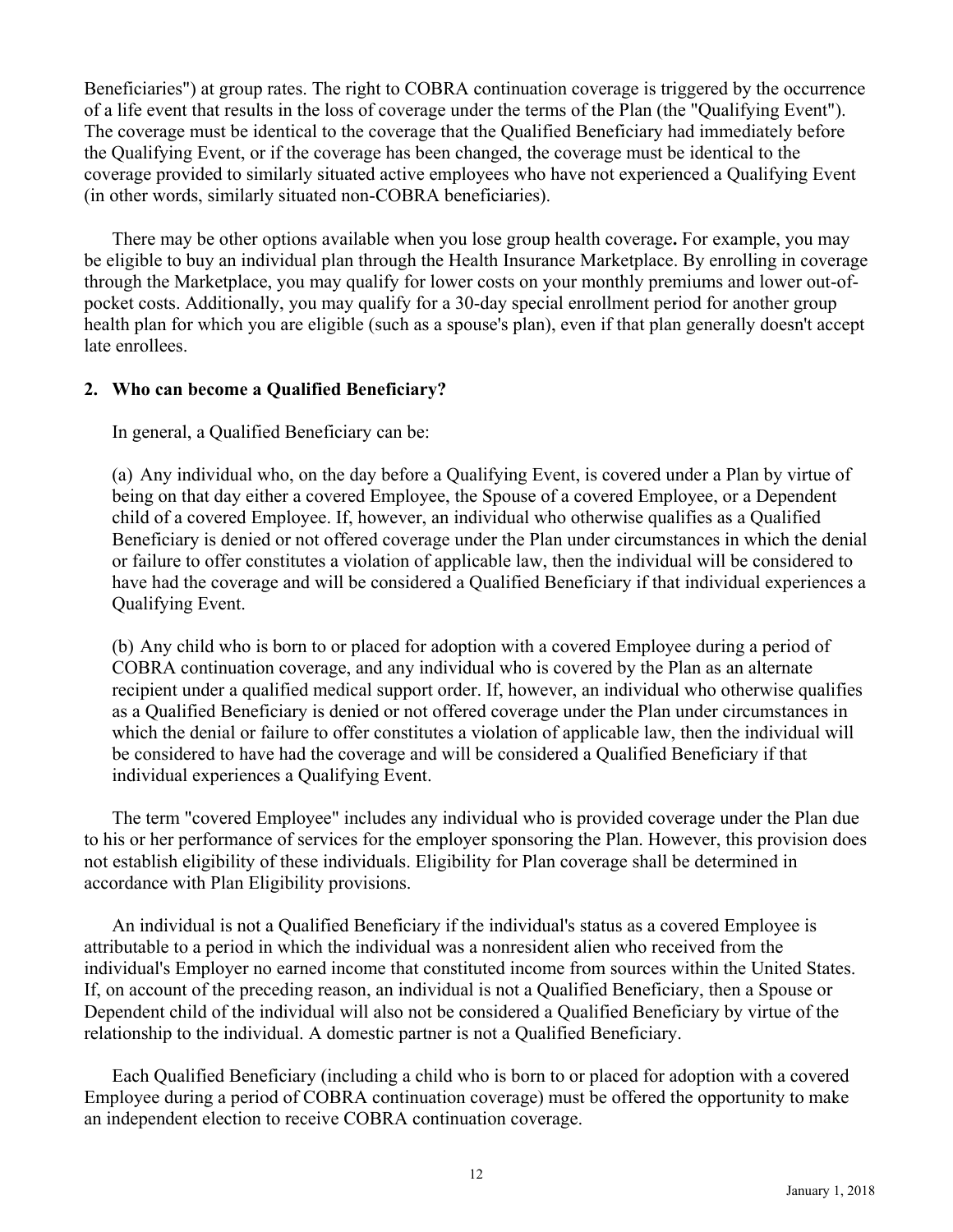# **3. What is a Qualifying Event?**

A Qualifying Event is any of the following if the Plan provided that the Plan participant would lose coverage (i.e., cease to be covered under the same terms and conditions as in effect immediately before the Qualifying Event) in the absence of COBRA continuation coverage:

(a) The death of a covered Employee.

(b) The termination (other than by reason of the Employee's gross misconduct), or reduction of hours, of a covered Employee's employment.

(c) The divorce or legal separation of a covered Employee from the Employee's Spouse. If the Employee reduces or eliminates the Employee's Spouse's Plan coverage in anticipation of a divorce or legal separation, and a divorce or legal separation later occurs, then the divorce or legal separation may be considered a Qualifying Event even though the Spouse's coverage was reduced or eliminated before the divorce or legal separation.

(d) A covered Employee's enrollment in any part of the Medicare program.

(e) A Dependent child's ceasing to satisfy the Plan's requirements for a Dependent child (for example, attainment of the maximum age for dependency under the Plan).

If the Qualifying Event causes the covered Employee, or the covered Spouse or a Dependent child of the covered Employee, to cease to be covered under the Plan under the same terms and conditions as in effect immediately before the Qualifying Event, the persons losing such coverage become Qualified Beneficiaries under COBRA if all the other conditions of COBRA are also met. For example, any increase in contribution that must be paid by a covered Employee, or the Spouse, or a Dependent child of the covered Employee, for coverage under the Plan that results from the occurrence of one of the events listed above is a loss of coverage.

The taking of leave under the Family and Medical Leave Act of 1993, as amended ("FMLA") does not constitute a Qualifying Event. A Qualifying Event will occur, however, if an Employee does not return to employment at the end of the FMLA leave and all other COBRA continuation coverage conditions are present. If a Qualifying Event occurs, it occurs on the last day of FMLA leave and the applicable maximum coverage period is measured from this date (unless coverage is lost at a later date and the Plan provides for the extension of the required periods, in which case the maximum coverage date is measured from the date when the coverage is lost.) Note that the covered Employee and family members will be entitled to COBRA continuation coverage even if they failed to pay the employee portion of premiums for coverage under the Plan during the FMLA leave.

## **4. What factors should be considered when determining to elect COBRA continuation coverage?**

When considering options for health coverage, Qualified Beneficiaries should consider:

 **Premiums:** This plan can charge up to 102% of total plan premiums for COBRA coverage. Other options, like coverage on a spouse's plan or through the Marketplace, may be less expensive. Qualified Beneficiaries have special enrollment rights under federal law (HIPAA). They have the right to request special enrollment in another group health plan for which they are otherwise eligible (such as a plan sponsored by a spouse's employer) within 30 days after Plan coverage ends due to one of the Qualifying Events listed above.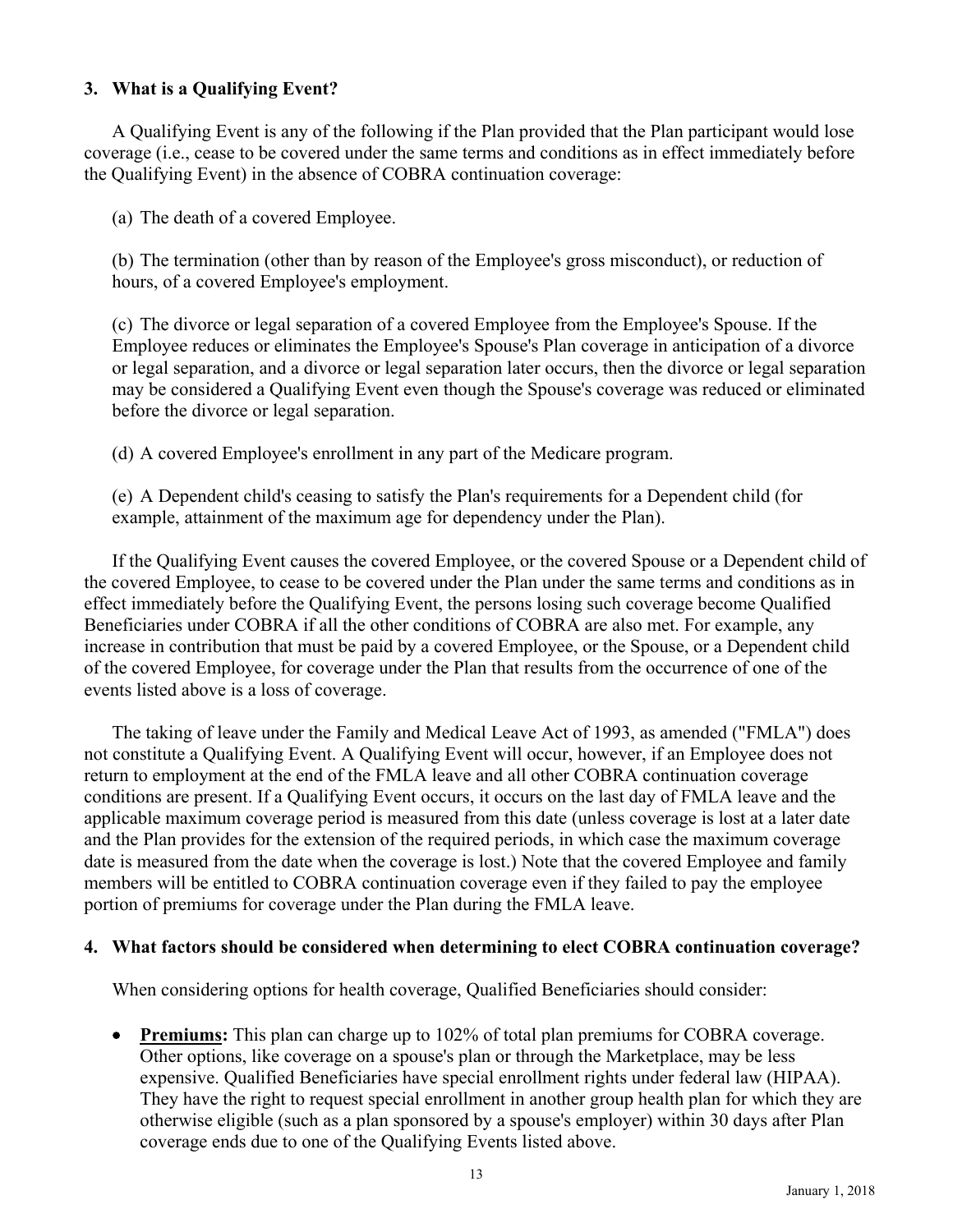- **Provider Networks:** If a Qualified Beneficiary is currently getting care or treatment for a condition, a change in health coverage may affect access to a particular health care provider. You may want to check to see if your current health care providers participate in a network in considering options for health coverage.
- **Drug Formularies:** For Qualified Beneficiaries taking medication, a change in health coverage may affect costs for medication – and in some cases, the medication may not be covered by another plan. Qualified beneficiaries should check to see if current medications are listed in drug formularies for other health coverage.
- **Severance payments:** If COBRA rights arise because the Employee has lost his job and there is a severance package available from the employer, the former employer may have offered to pay some or all of the Employee's COBRA payments for a period of time. This can affect the timing of coverage available in the Marketplace. In this scenario, the Employee may want to contact the Department of Labor at 1-866-444-3272 to discuss options.
- **Medicare Eligibility:** You should be aware of how COBRA coverage coordinates with Medicare eligibility. If you are eligible for Medicare at the time of the Qualifying Event, or if you will become eligible soon after the Qualifying Event, you should know that you have 8 months to enroll in Medicare after your employment –related health coverage ends. Electing COBRA coverage does not extend this 8-month period. For more information, see medicare.gov/sign-up-change-plan**.**
- **Service Areas:** If benefits under the Plan are limited to specific service or coverage areas, benefits may not be available to a Qualified Beneficiary who moves out of the area.
- **Other Cost-Sharing:** In addition to premiums or contributions for health coverage, the Plan requires participants to pay copayments, deductibles, coinsurance, or other amounts as benefits are used. Qualified beneficiaries should check to see what the cost-sharing requirements are for other health coverage options. For example, one option may have much lower monthly premiums, but a much higher deductible and higher copayments.

**Are there other coverage options besides COBRA Continuation Coverage?** Yes. Instead of enrolling in COBRA continuation coverage, there may be other coverage options for Qualified Beneficiaries through the Health Insurance Marketplace, Medicaid, or other group health plan coverage options (such as a spouse's plan) through what is called a "special enrollment period." Some of these options may cost less than COBRA continuation coverage. You can learn more about many of these options at www.healthcare.gov.

# **5. What is the procedure for obtaining COBRA continuation coverage?**

The Plan has conditioned the availability of COBRA continuation coverage upon the timely election of such coverage. An election is timely if it is made during the election period.

# **6. What is the election period and how long must it last?**

The election period is the time period within which the Qualified Beneficiary must elect COBRA continuation coverage under the Plan. The election period must begin no later than the date the Qualified Beneficiary would lose coverage on account of the Qualifying Event and ends 60 days after the later of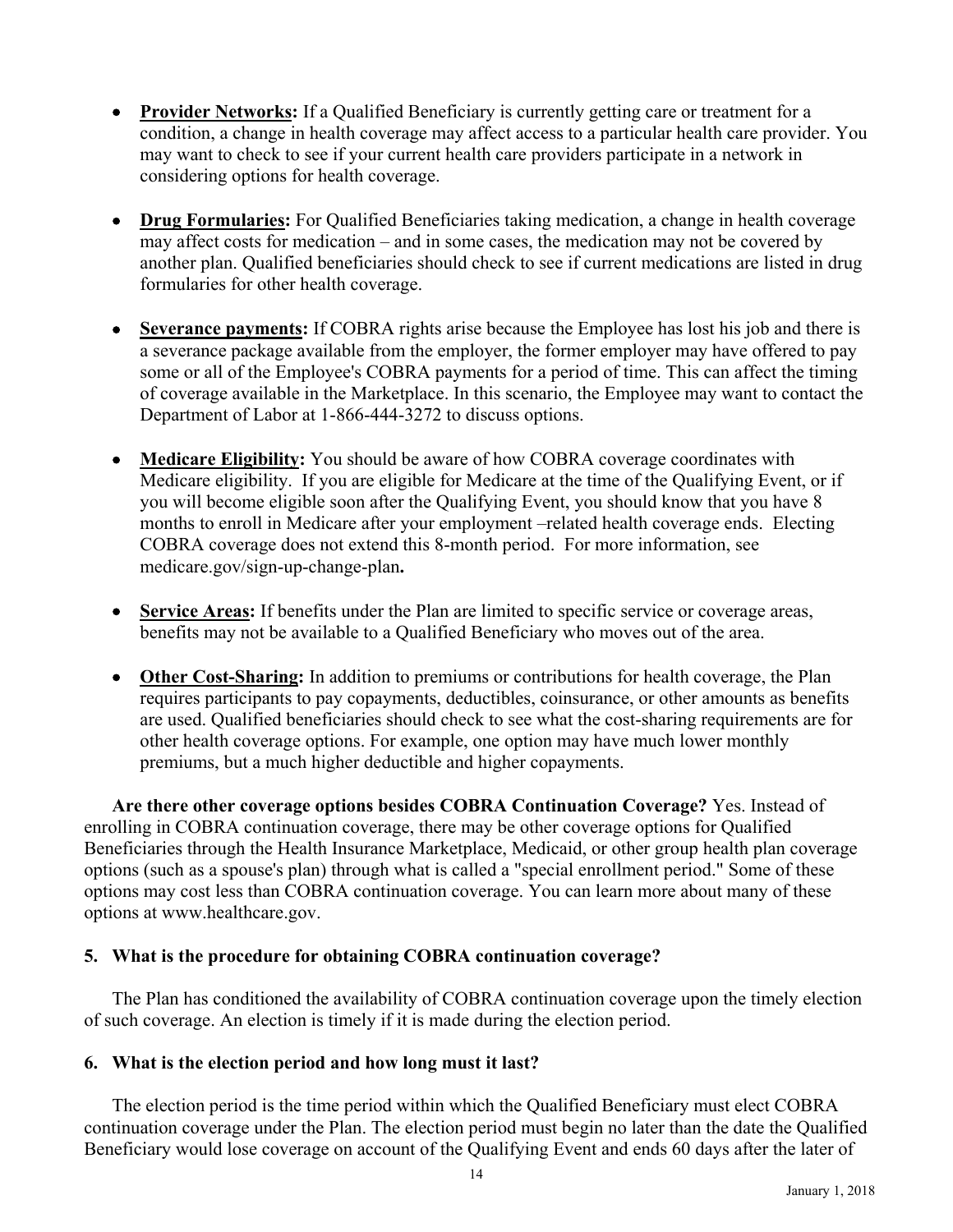the date the Qualified Beneficiary would lose coverage on account of the Qualifying Event or the date notice is provided to the Qualified Beneficiary of her or his right to elect COBRA continuation coverage. If coverage is not elected within the 60 day period, all rights to elect COBRA continuation coverage are forfeited.

Note: If a covered Employee who has been terminated or experienced a reduction of hours qualifies for a trade readjustment allowance or alternative trade adjustment assistance under a federal law called the Trade Act of 2002, as extended by the Trade Preferences Extension Act of 2015, and the employee and his or her covered dependents have not elected COBRA coverage within the normal election period, a second opportunity to elect COBRA coverage will be made available for themselves and certain family members, but only within a limited period of 60 days or less and only during the six months immediately after their group health plan coverage ended. Any person who qualifies or thinks that he or she and/or his or her family members may qualify for assistance under this special provision should contact the Plan Administrator or its designee for further information about the special second election period. If continuation coverage is elected under this extension, it will not become effective prior to the beginning of this special second election period.

# **7. Is a covered Employee or Qualified Beneficiary responsible for informing the Plan Administrator of the occurrence of a Qualifying Event?**

The Plan will offer COBRA continuation coverage to Qualified Beneficiaries only after the Plan Administrator or its designee has been timely notified that a Qualifying Event has occurred. The Employer (if the Employer is not the Plan Administrator) will notify the Plan Administrator or its designee of the Qualifying Event within 30 days following the date coverage ends when the Qualifying Event is:

- (a) the end of employment or reduction of hours of employment,
- (b) death of the employee,
- (c) commencement of a proceeding in bankruptcy with respect to the Employer, or
- (d) entitlement of the employee to any part of Medicare.

## **IMPORTANT:**

**For the other Qualifying Events (divorce or legal separation of the employee and spouse or a dependent child's losing eligibility for coverage as a dependent child), you or someone on your behalf must notify the Plan Administrator or its designee in writing within 60 days after the Qualifying Event occurs, using the procedures specified below. If these procedures are not followed or if the notice is not provided in writing to the Plan Administrator or its designee during the 60-day notice period, any spouse or dependent child who loses coverage will not be offered the option to elect continuation coverage. You must send this notice to the Plan Administrator or its designee.**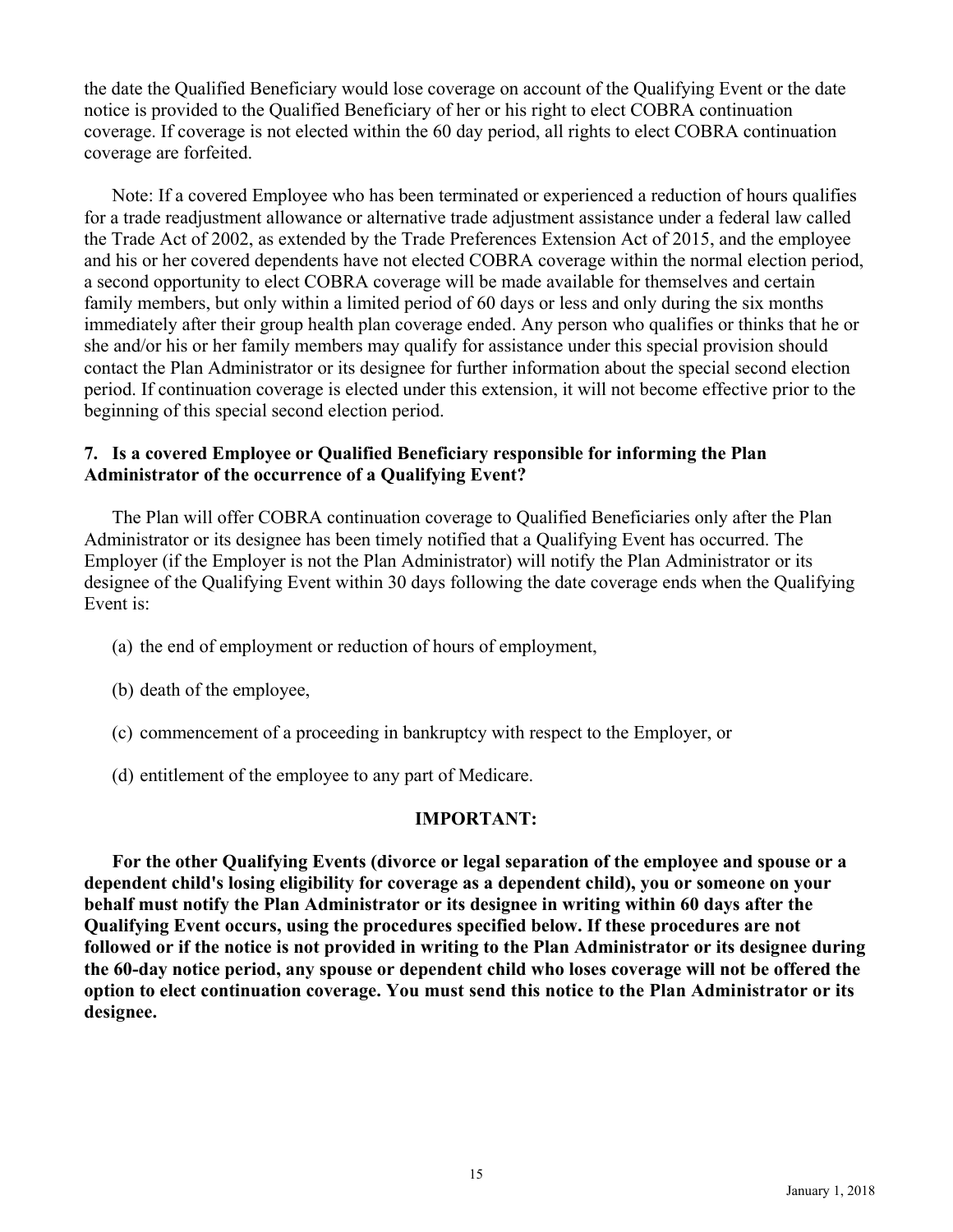# *NOTICE PROCEDURES:*

Any notice that you provide must be *in writing*. Oral notice, including notice by telephone, is not acceptable. You must mail, fax or hand-deliver your notice to the person, department or firm listed below, at the following address:

> Jeff Davis County School District 44 Charles Rogers Blvd Hazlehurst, Georgia 31539

If mailed, your notice must be postmarked no later than the last day of the required notice period. Any notice you provide must state:

- the **name of the plan or plans** under which you lost or are losing coverage,
- the **name and address of the employee** covered under the plan,
- the **name(s) and address(es) of the Qualified Beneficiary(ies)**, and
- the **Qualifying Event** and the **date** it happened.

If the Qualifying Event is a **divorce or legal separation**, your notice must include **a copy of the divorce decree or the legal separation agreement**.

Be aware that there are other notice requirements in other contexts, for example, in order to qualify for a disability extension.

Once the Plan Administrator or its designee receives *timely notice* that a Qualifying Event has occurred, COBRA continuation coverage will be offered to each of the qualified beneficiaries. Each Qualified Beneficiary will have an independent right to elect COBRA continuation coverage. Covered employees may elect COBRA continuation coverage for their spouses, and parents may elect COBRA continuation coverage on behalf of their children. For each Qualified Beneficiary who elects COBRA continuation coverage, COBRA continuation coverage will begin on the date that plan coverage would otherwise have been lost. If you or your spouse or dependent children do not elect continuation coverage within the 60-day election period described above, the right to elect continuation coverage will be lost.

# **8. Is a waiver before the end of the election period effective to end a Qualified Beneficiary's election rights?**

If, during the election period, a Qualified Beneficiary waives COBRA continuation coverage, the waiver can be revoked at any time before the end of the election period. Revocation of the waiver is an election of COBRA continuation coverage. However, if a waiver is later revoked, coverage need not be provided retroactively (that is, from the date of the loss of coverage until the waiver is revoked). Waivers and revocations of waivers are considered made on the date they are sent to the Plan Administrator or its designee, as applicable.

## **9. Is COBRA coverage available if a Qualified Beneficiary has other group health plan coverage or Medicare?**

Qualified Beneficiaries who are entitled to elect COBRA continuation coverage may do so even if they are covered under another group health plan or are entitled to Medicare benefits on or before the date on which COBRA is elected. However, a Qualified Beneficiary's COBRA coverage will terminate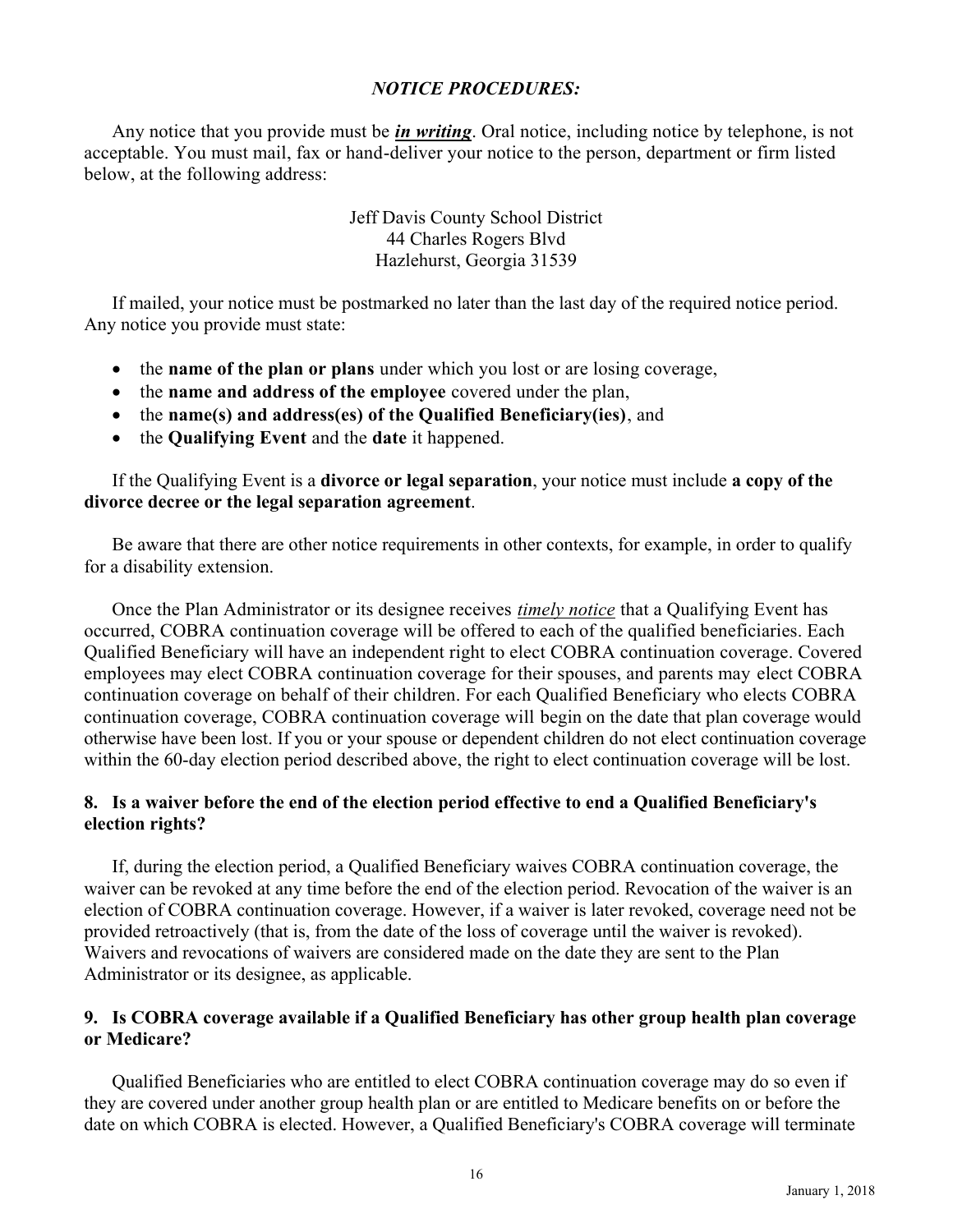automatically if, after electing COBRA, he or she becomes entitled to Medicare or becomes covered under other group health plan coverage.

## **10. When may a Qualified Beneficiary's COBRA continuation coverage be terminated?**

During the election period, a Qualified Beneficiary may waive COBRA continuation coverage. Except for an interruption of coverage in connection with a waiver, COBRA continuation coverage that has been elected for a Qualified Beneficiary must extend for at least the period beginning on the date of the Qualifying Event and ending not before the earliest of the following dates:

(a) The last day of the applicable maximum coverage period.

(b) The first day for which Timely Payment is not made to the Plan with respect to the Qualified Beneficiary.

(c) The date upon which the Employer ceases to provide any group health plan (including a successor plan) to any employee.

(d) The date, after the date of the election, that the Qualified Beneficiary first becomes entitled to Medicare (either part A or part B, whichever occurs earlier).

(e) In the case of a Qualified Beneficiary entitled to a disability extension, the later of:

(1) (i) 29 months after the date of the Qualifying Event, or (ii) the first day of the month that is more than 30 days after the date of a final determination under Title II or XVI of the Social Security Act that the disabled Qualified Beneficiary whose disability resulted in the Qualified Beneficiary's entitlement to the disability extension is no longer disabled, whichever is earlier; or

(2) the end of the maximum coverage period that applies to the Qualified Beneficiary without regard to the disability extension.

The Plan can terminate for cause the coverage of a Qualified Beneficiary on the same basis that the Plan terminates for cause the coverage of similarly situated non-COBRA beneficiaries, for example, for the submission of a fraudulent claim.

In the case of an individual who is not a Qualified Beneficiary and who is receiving coverage under the Plan solely because of the individual's relationship to a Qualified Beneficiary, if the Plan's obligation to make COBRA continuation coverage available to the Qualified Beneficiary ceases, the Plan is not obligated to make coverage available to the individual who is not a Qualified Beneficiary.

# **11. What are the maximum coverage periods for COBRA continuation coverage?**

The maximum coverage periods are based on the type of the Qualifying Event and the status of the Qualified Beneficiary, as shown below.

(a) In the case of a Qualifying Event that is a termination of employment or reduction of hours of employment, the maximum coverage period ends 18 months after the Qualifying Event if there is not a disability extension and 29 months after the Qualifying Event if there is a disability extension.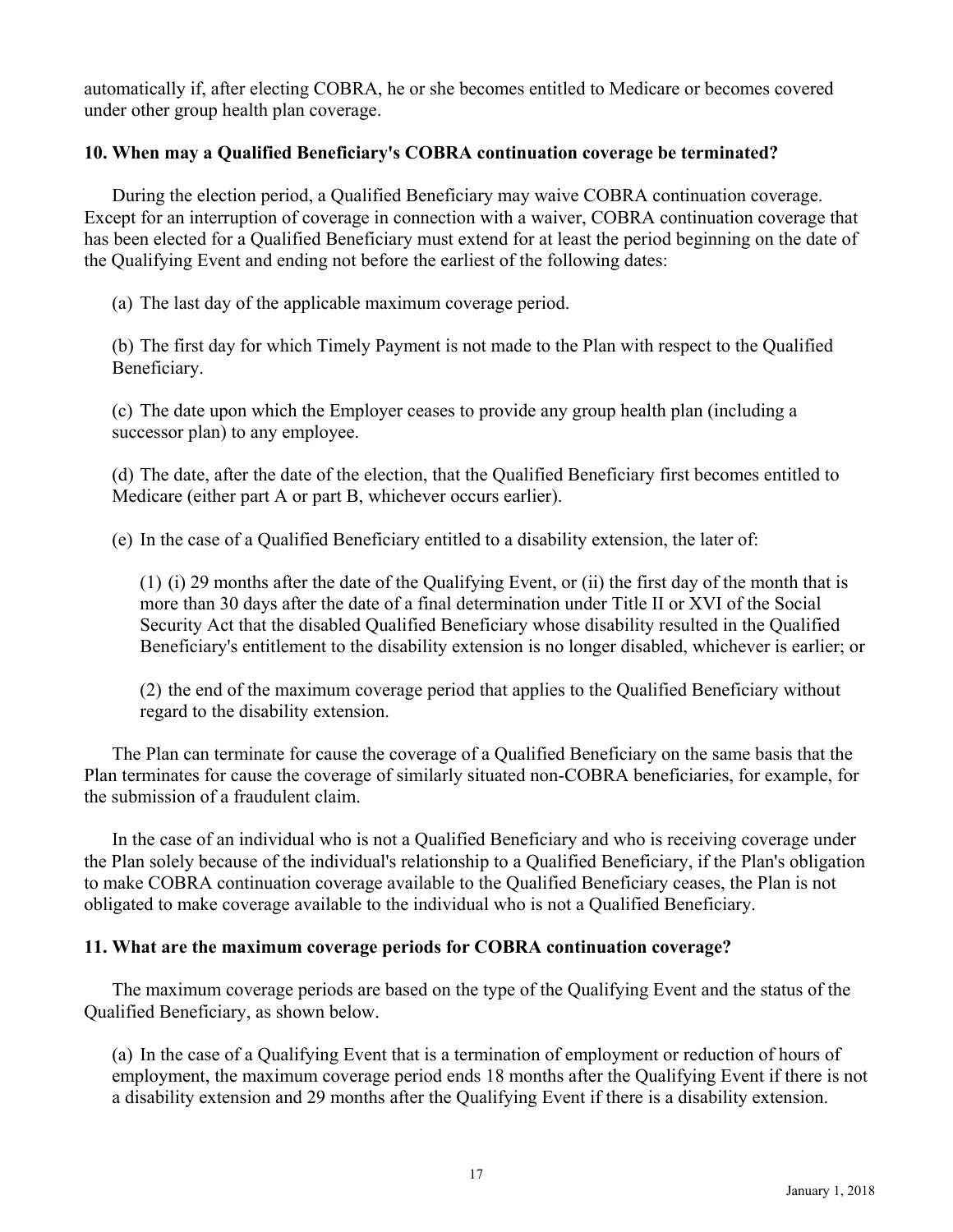(b) In the case of a covered Employee's enrollment in the Medicare program before experiencing a Qualifying Event that is a termination of employment or reduction of hours of employment, the maximum coverage period for Qualified Beneficiaries ends on the later of:

(1) 36 months after the date the covered Employee becomes enrolled in the Medicare program. This extension does not apply to the covered Employee; or

(2) 18 months (or 29 months, if there is a disability extension) after the date of the covered Employee's termination of employment or reduction of hours of employment.

(c) In the case of a Qualified Beneficiary who is a child born to or placed for adoption with a covered Employee during a period of COBRA continuation coverage, the maximum coverage period is the maximum coverage period applicable to the Qualifying Event giving rise to the period of COBRA continuation coverage during which the child was born or placed for adoption.

(d) In the case of any other Qualifying Event than that described above, the maximum coverage period ends 36 months after the Qualifying Event.

# **12. Under what circumstances can the maximum coverage period be expanded?**

If a Qualifying Event that gives rise to an 18-month or 29-month maximum coverage period is followed, within that 18- or 29-month period, by a second Qualifying Event that gives rise to a 36-months maximum coverage period, the original period is expanded to 36 months, but only for individuals who are Qualified Beneficiaries at the time of and with respect to both Qualifying Events. In no circumstance can the COBRA maximum coverage period be expanded to more than 36 months after the date of the first Qualifying Event. The Plan Administrator must be notified of the second qualifying event within 60 days of the second qualifying event. This notice must be sent to the Plan Administrator or its designee in accordance with the procedures above.

# **13. How does a Qualified Beneficiary become entitled to a disability extension?**

A disability extension will be granted if an individual (whether or not the covered Employee) who is a Qualified Beneficiary in connection with the Qualifying Event that is a termination or reduction of hours of a covered Employee's employment, is determined under Title II or XVI of the Social Security Act to have been disabled at any time during the first 60 days of COBRA continuation coverage. To qualify for the disability extension, the Qualified Beneficiary must also provide the Plan Administrator with notice of the disability determination on a date that is both within 60 days after the date of the determination and before the end of the original 18-month maximum coverage. This notice must be sent to the Plan Administrator or its designee in accordance with the procedures above.

# **14. Does the Plan require payment for COBRA continuation coverage?**

For any period of COBRA continuation coverage under the Plan, Qualified Beneficiaries who elect COBRA continuation coverage may be required to pay up to 102% of the applicable premium and up to 150% of the applicable premium for any expanded period of COBRA continuation coverage covering a disabled Qualified Beneficiary due to a disability extension. Your Plan Administrator will inform you of the cost. The Plan will terminate a Qualified Beneficiary's COBRA continuation coverage as of the first day of any period for which timely payment is not made.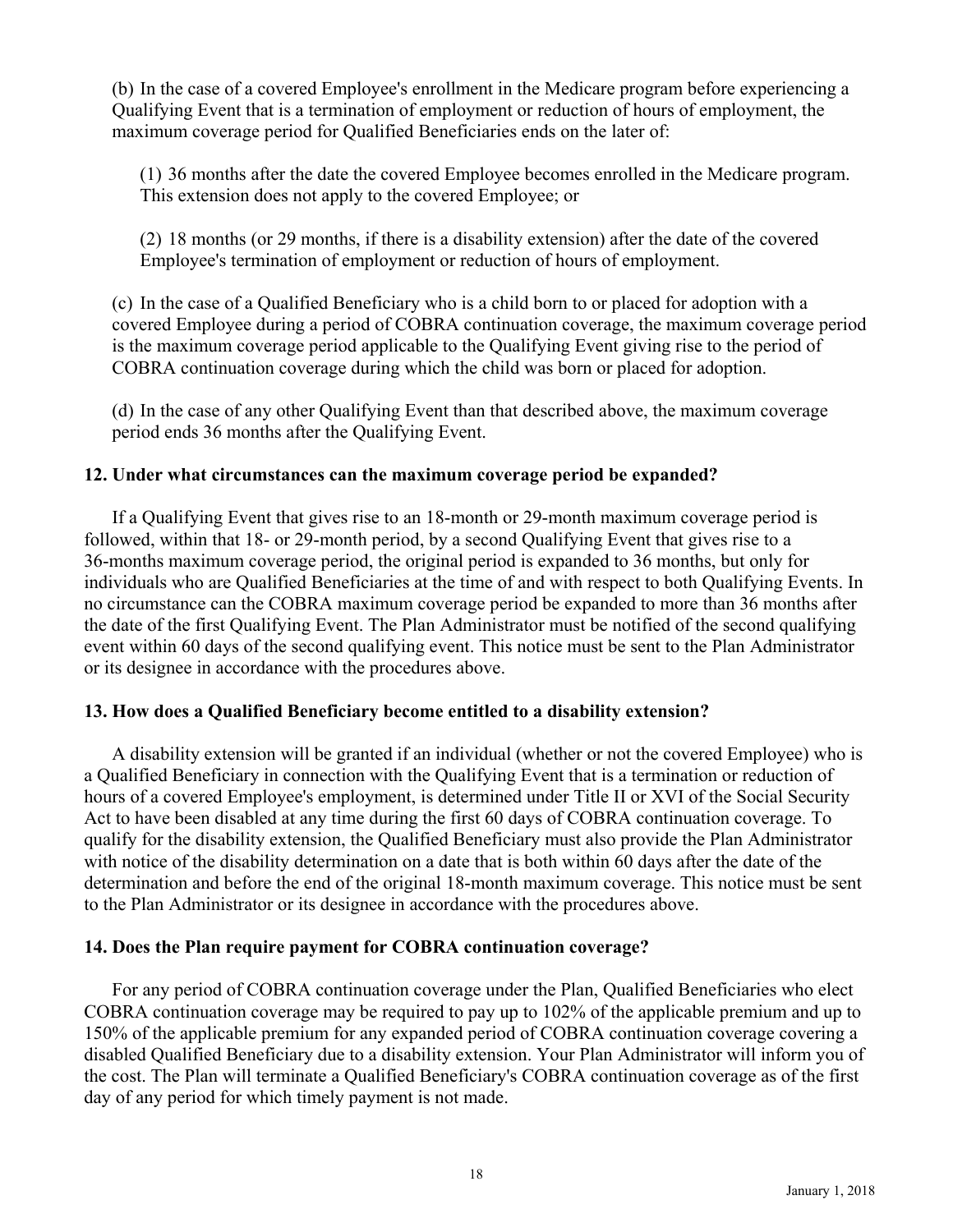## **15. Must the Plan allow payment for COBRA continuation coverage to be made in monthly installments?**

Yes. The Plan is also permitted to allow for payment at other intervals.

# **16. What is Timely Payment for COBRA continuation coverage?**

Timely Payment means a payment made no later than 30 days after the first day of the coverage period. Payment that is made to the Plan by a later date is also considered Timely Payment if either under the terms of the Plan, covered Employees or Qualified Beneficiaries are allowed until that later date to pay for their coverage for the period or under the terms of an arrangement between the Employer and the entity that provides Plan benefits on the Employer's behalf, the Employer is allowed until that later date to pay for coverage of similarly situated non-COBRA beneficiaries for the period.

Notwithstanding the above paragraph, the Plan does not require payment for any period of COBRA continuation coverage for a Qualified Beneficiary earlier than 45 days after the date on which the election of COBRA continuation coverage is made for that Qualified Beneficiary. Payment is considered made on the date on which it is postmarked to the Plan.

If Timely Payment is made to the Plan in an amount that is not significantly less than the amount the Plan requires to be paid for a period of coverage, then the amount paid will be deemed to satisfy the Plan's requirement for the amount to be paid, unless the Plan notifies the Qualified Beneficiary of the amount of the deficiency and grants a reasonable period of time for payment of the deficiency to be made. A "reasonable period of time" is 30 days after the notice is provided. A shortfall in a Timely Payment is not significant if it is no greater than the lesser of \$50 or 10% of the required amount.

# **17. How is my participation in the Health Flexible Spending Account affected?**

You can elect to continue your participation in the Health Flexible Spending Account for the remainder of the Plan Year, subject to the following conditions. You may only continue to participate in the Health Flexible Spending Account if you have elected to contribute more money than you have taken out in claims. For example, if you elected to contribute an annual amount of \$500 and, at the time you terminate employment, you have contributed \$300 but only claimed \$150, you may elect to continue coverage under the Health Flexible Spending Account. If you elect to continue coverage, then you would be able to continue to receive your health reimbursements up to the \$500. However, you must continue to pay for the coverage, just as the money has been taken out of your paycheck, but on an after-tax basis. The Plan can also charge you an extra amount (as explained above for other health benefits) to provide this benefit.

# **IF YOU HAVE QUESTIONS**

Questions concerning your Plan or your COBRA continuation coverage rights should be addressed to the contact or contacts identified above. For more information about your rights under the Employee Retirement Income Security Act (ERISA), including COBRA, the Patient Protection and Affordable Care Act, and other laws affecting group health plans, contact the nearest Regional or District Office of the U.S. Department of Labor's Employee Benefits Security Administration (EBSA) in your area or visit www.dol.gov/ebsa. (Addresses and phone numbers of Regional and District EBSA Offices are available through EBSA's website.) For more information about the Marketplace, visit www.HealthCare.gov.